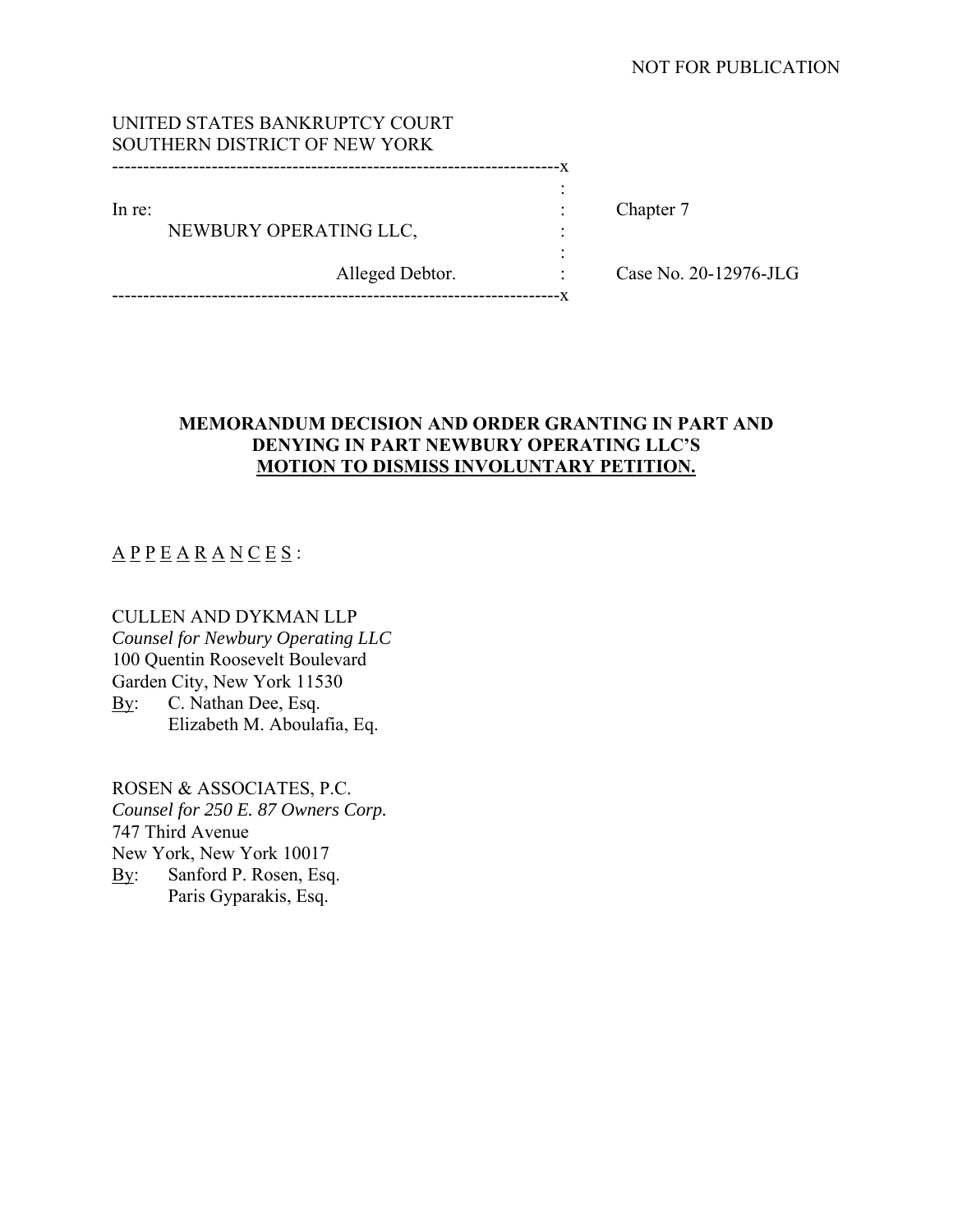### **JAMES L. GARRITY, JR. United States Bankruptcy Judge:**

## **Introduction**

As of December 28, 2020 (the "Petition Date"), Newbury Operating LLC ("Newbury" or the "Alleged Debtor") was operating an "Icon Parking" branded parking garage (the "Garage") in a building located at  $250$  E.  $87<sup>th</sup>$  Street, New York, New York. It had not paid rent to its landlord, 250 E. 87 Owners Corp. (the "Landlord"), since April 2020 and the Landlord was seeking the appointment of a Receiver in the State Court Action (defined below) that the Landlord had commenced against Newbury in October 2020. That day, the Landlord, as the sole petitioning creditor, commenced this case by filing an involuntary petition under chapter 7 of the Bankruptcy Code (the "Involuntary Petition") against Newbury in this Court. In this motion (the "Motion"),<sup>1</sup> Newbury asks the Court (i) to dismiss the Involuntary Petition, with prejudice, pursuant to sections 303(h), 305(a) and 707 of the United States Bankruptcy Code, 11 U.S.C. § 101, et seq, as amended (the "Bankruptcy Code"), or, alternatively, (ii) to abstain from consideration of the Involuntary Petition pursuant to section 305(a) of the Bankruptcy Code and/or exercise its discretion to permissively abstain from hearing the involuntary case pursuant to Judiciary Code section 1334(c). Newbury also asks the Court to award it the attorneys' fees and related costs that it has incurred in this case. The Landlord opposes the Motion (the "Opposition").<sup>2</sup>

<sup>1</sup> *See* Newbury Operating LLC's Motion to Dismiss Involuntary Bankruptcy Petition Or, Alternatively, For Abstention [ECF No. 17]; Supplemental Declaration of John D. Smith In Support of Newbury Operating LLC's Motion to Dismiss Involuntary Petition Or, Alternatively, For Abstention ("Smith Decl. II"); Declaration Of John D. Smith In Support Of Newbury Operating LLC's Objection To The Motion For Appointment Of Interim Chapter 7 Trustee and Motion to Dismiss or For Abstention (the "Smith Decl. I") [ECF No. 13]; and Newbury Operating LLC's Reply To Petitioner's Response In Opposition to the Alleged Debtor's Motion To Dismiss Involuntary Bankruptcy Petition Or, Alternatively, For Abstention [ECF No. 21].

<sup>2</sup> *See* Response In Opposition To Motion To Dismiss Involuntary Bankruptcy Petition Or, Alternatively, For Abstention [ECF No. 19].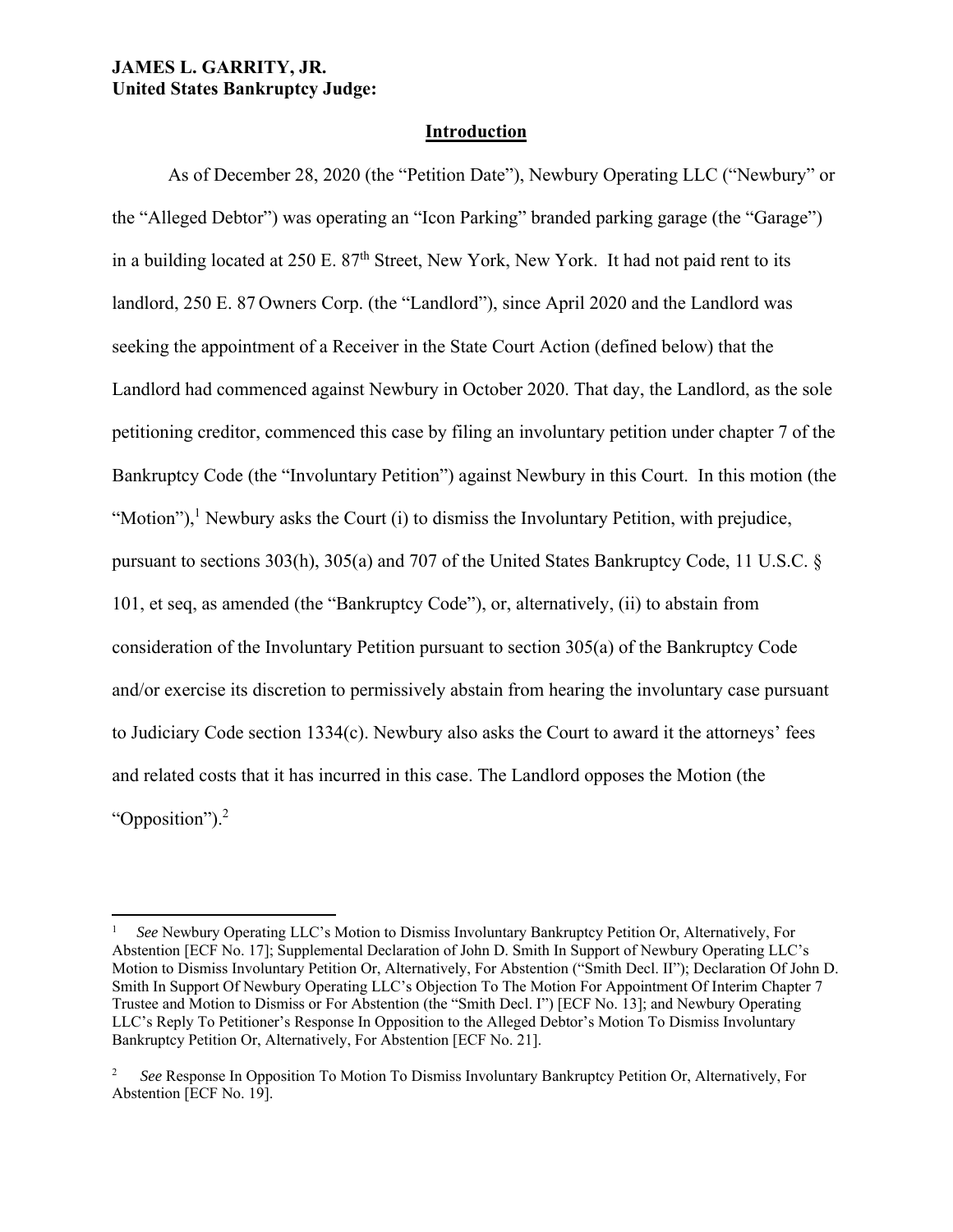This is essentially a two-party case as the Landlord holds over 98% of the debt in the case, and the Alleged Debtor's two ordinary course creditors have taken no action in the case. For the reasons set forth below, the Court grants the Motion and dismisses the case pursuant to sections 707 and 305(a) of the Bankruptcy Code. The Court denies the Alleged Debtor's request for relief under 28 U.S.C. § 1334(c) and its request for an award of its attorneys' fees and costs incurred herein.

#### **Jurisdiction**

 The Court has jurisdiction over this matter pursuant to 28 U.S.C. §§ 1334 and 157(a) and (b)(1) and the Amended Standing Order of Reference dated January 31, 2012 (Preska, C.J.). This is a core proceeding pursuant to 28 U.S.C. § 157(b)(2).

#### **Facts**

In 2013, Newbury took possession of the Garage pursuant to a twelve-year lease agreement with the Landlord dated December 31, 2012 (the "Lease"). Newbury is an affiliate of Icon Parking. As of the Petition Date, it was operating the Garage as an "Icon Parking" branded parking garage. Smith Decl. I ¶ 2. Icon Parking operates parking garages throughout New York City. In the ordinary course of business, it manages and provides administrative services to its affiliates, including Newbury. In operating its business, Icon Parking utilizes a centralized and integrated cash management system which provides established mechanisms for the collection, management, and disbursement of funds used in the operation of the parking garage entities. Smith Decl. II ¶ 4. Under that system, Newbury reflects the collection and disbursement of funds that it generates in the operation of the Garage in its books and records and maintains a bank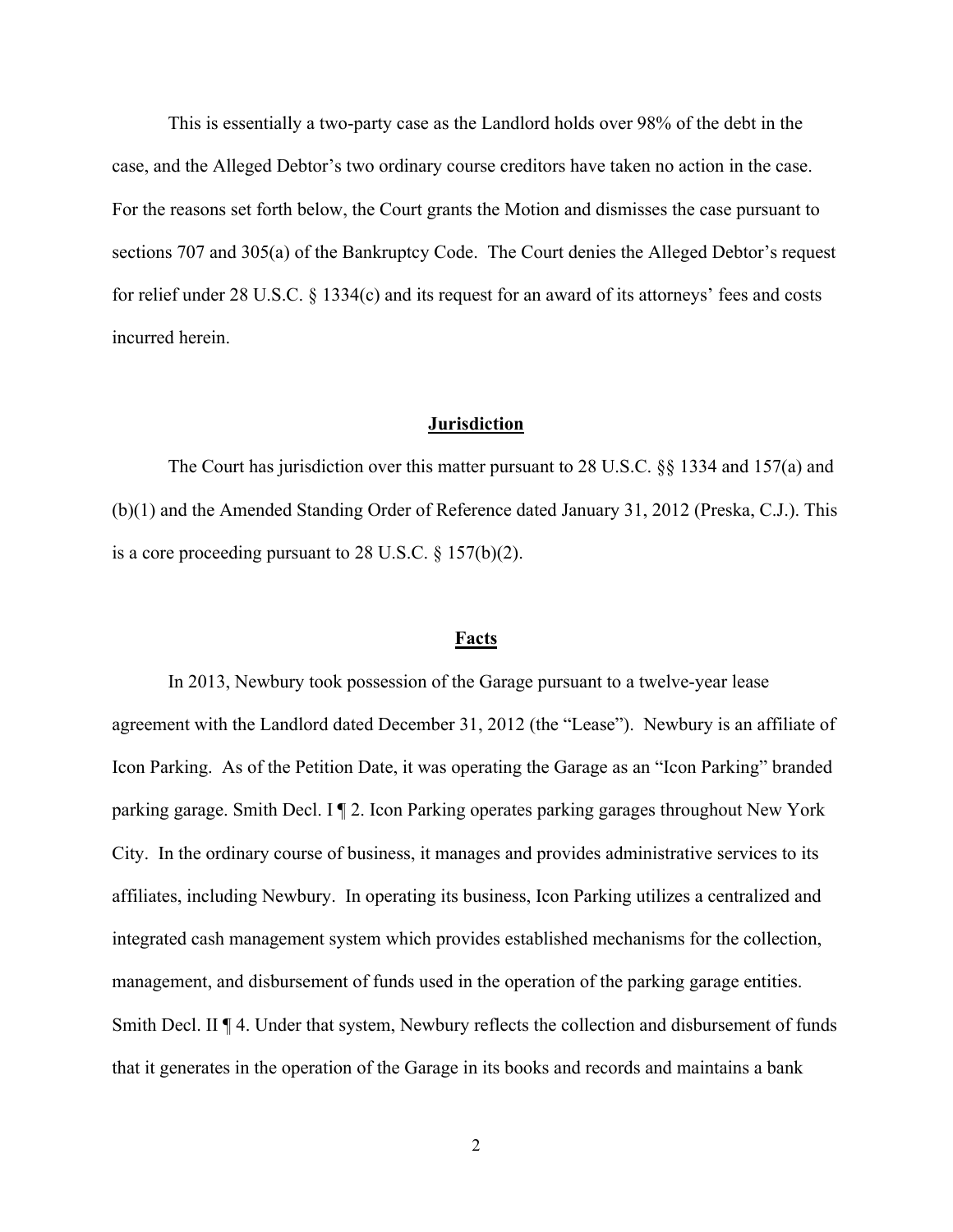account into which it deposits parking fees. *Id.* ¶ 5. Each day, Icon Parking sweeps the funds deposited into that account (and the accounts of all of its affiliates) into an Icon Parkingmanaged account (the "Paymaster Account") out of which it pays the following categories of costs on behalf of Newbury and all affiliated Icon Parking garage entities: (i) employee payrolls, (ii) general and administrative expenses, (iii) rent, and (iv) all other operating costs associated with the operation of the parking garages. *Id.*  $\P$  5-6. Among the management and administrative services that Icon Parking provides to Newbury and affiliates, is that Icon Parking obtains letters of credit for the benefit of the garage operators and provides insurance coverage to their subsidiaries and their employees. *Id.* ¶ 6. The six employees who worked for Newbury at the Garage are members of the Garage Employees Union Local No. 272. Icon Parking is responsible for paying their union benefits and dues on Newbury's behalf. Smith Decl. I ¶ 2.

 The Lease calls for Newbury to pay the Landlord base rent in the amount of \$73,958.33 per month, as well as additional rent, defined as, "all sums other than base rent, including late charges, tax escalation, service charges, interest, [and] any other costs." Pretsfelder Aff., Ex. 1.<sup>3</sup> Prior to the onset of the COVID-19 pandemic in March 2020, Newbury made its monthly Lease payments without exception. However, Newbury ceased paying its rent in April 2020, notwithstanding that it continued to operate the Garage and collect the associated revenue, including parking fees from its 220 monthly customers. *Id.* ¶ 11. All attempts by the Landlord to collect the outstanding debt against Newbury proved to be futile, and on October 14, 2020, the Landlord commenced a civil action against Newbury (the "State Court Action") in the New York County Supreme Court (the "State Court"). *Id.* ¶ 5. On October 21, 2020, the Landlord drew down on a letter of credit in the amount of \$196,875.00, that it was holding as security under the Lease, thus reducing the arrearages

<sup>3</sup> *See* Affidavit of Peter Pretsfelder In Support Of Motion For Appointment of Interim Chapter 7 Trustee (the "Pretsfelder Aff.") [ECF No. 7-2]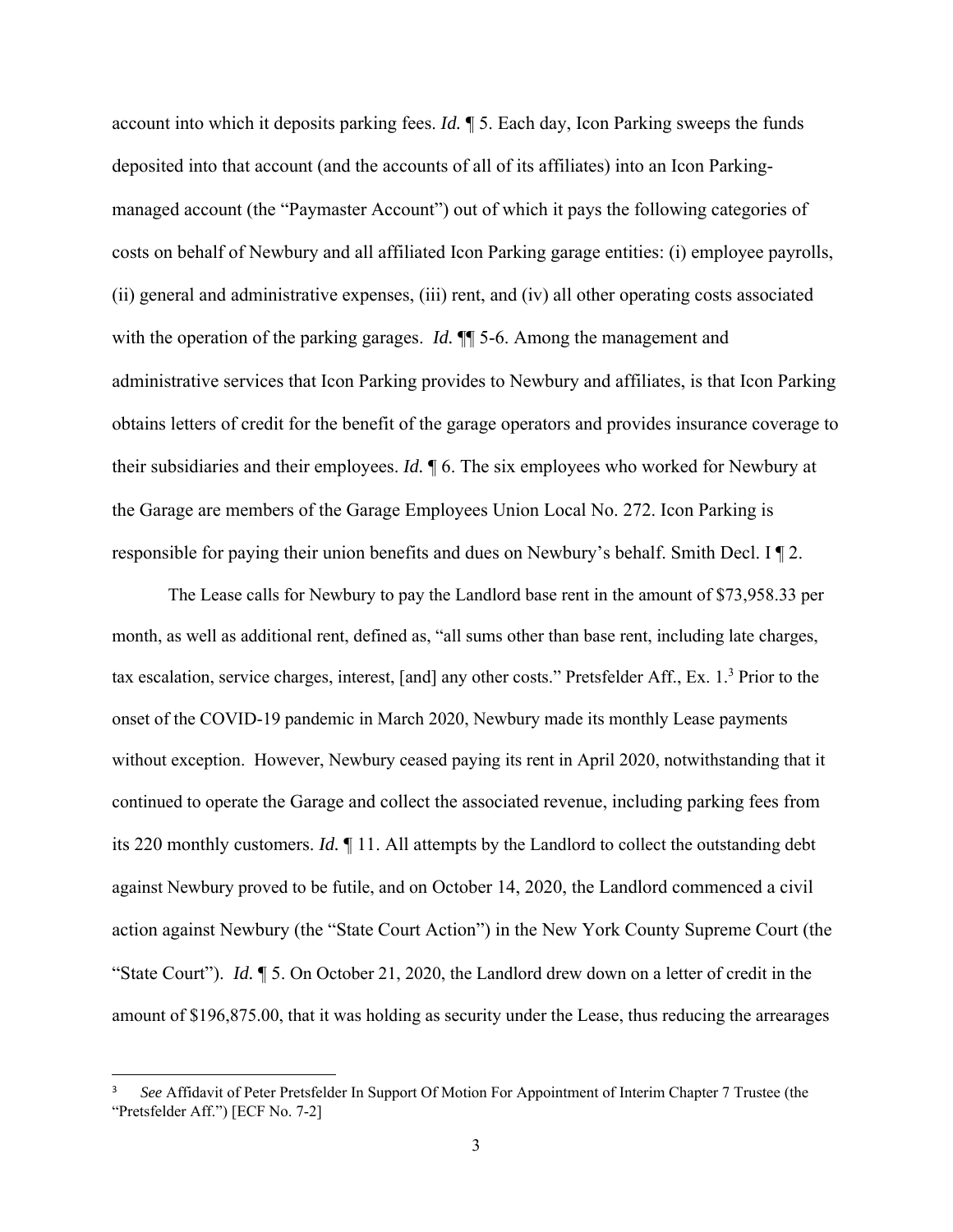due to it under the Lease. Thereafter, the letter of credit issuing bank demanded and obtained reimbursement from Icon Parking for such sums. Smith Decl. I ¶ 8. The Landlord subsequently served Newbury with a *Notice of Default* under the Lease dated October 22, 2020 (the "Default Notice"). Among other things, the notice provided until November 6, 2020, for Newbury to cure the default by tendering the then outstanding rent in the amount of \$591,369.77. Pretsfelder Aff. ¶ 6, Ex. 3. Newbury failed to cure the default and, on or about November 9, 2020, the Landlord served it with a *Notice of Termination* (the "Termination Notice"). That notice advised Newbury that the Lease would be terminated effective November 16, 2020. *Id.* ¶ 7, Ex. 4.

 Newbury took no action in response to the Default and Termination Notices, and on November 30, 2020, the Landlord moved by order to show cause in the State Court Action for the appointment of a Receiver with the authority to retain a parking garage operator to operate the Garage and collect the fees generated therefrom. Pretsfelder Aff. ¶ 8, Ex. 5. On December 11, 2020, Newbury filed an answer to the initial complaint in the State Court Action denying all substantive allegations. The Landlord rejected the answer as untimely. *Id.* ¶ 9. On December 22, 2020, Newbury opposed the motion for the appointment of a Receiver. The State Court scheduled a hearing on the motion for January 12, 2021. The commencement of this involuntary case on December 28, 2020 automatically stayed the Landlord's prosecution of the State Court Action. By letter dated January 4, 2021, counsel for the Landlord in the State Court Action informed the state court of the bankruptcy case and requested all aspects of the litigation be stayed pending the resolution of the bankruptcy. Motion, Ex. 3. *See also* Smith Decl. I ¶ 12.

On January 8, 2021, the Landlord filed a motion herein (the "Trustee Motion"), on an emergency basis, seeking the appointment of an interim chapter 7 trustee in the case pursuant to section 303(g) of the Bankruptcy Code and Rule 2001 of the Federal Rules of Bankruptcy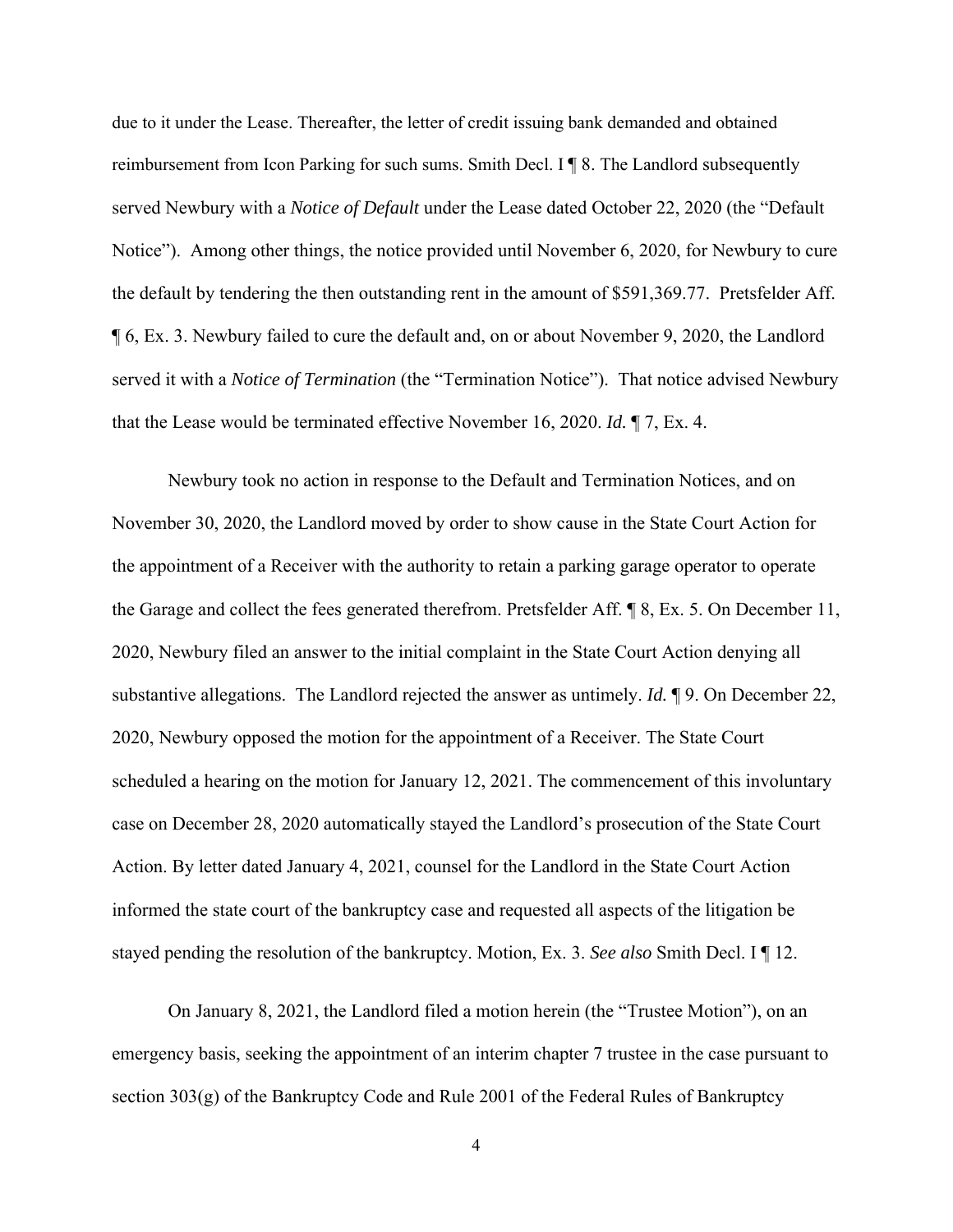Procedure.<sup>4</sup> In support of the motion, the Landlord asserted that Newbury had operated the Garage since April 2020, without tendering the rent due and owing under the terms of the Lease, but, nonetheless, through the cash sweeps, had systematically disbursed its operating income to related entities for no consideration. Pretsfelder Aff. ¶¶ 3-4. The Landlord argued that the Court should appoint a chapter 7 trustee to secure Newbury's books and records and investigate and pursue avoidable and fraudulent transfers and breach of fiduciary duty claims against Newbury, Icon Parking and its affiliates, for the benefit of all parties in interest. On February 9, 2021, the parties submitted a stipulation resolving the Trustee Motion (the "Trustee Stipulation").<sup>5</sup> In substance, pursuant to that stipulation, the parties agreed that pending resolution of the Motion, Icon Parking would not sweep cash from Newbury's operating account to the Paymaster Account, Newbury would pay ordinary course operating expenses incurred in operating the Garage (other than the rent), and Icon Parking would return to Newbury's account any funds that it swept from that account to the Paymaster Account after December 29, 2020. Trustee Stipulation ¶¶ 1-2. The parties also agreed that to the extent the Court enters an order for relief herein, all funds then on deposit in Newbury's bank account shall constitute property of its bankruptcy estate. *Id.* ¶ 3.

Effective February 28, 2021, Newbury ceased operating, surrendered the Lease to the Landlord, and vacated the Garage.

<sup>4</sup> *See* Motion For Appointment Of Interim Chapter 7 Trustee [ECF No. 7].

<sup>5</sup> *See* Stipulated and Agreed Order Resolving the Motion for Appointment of Interim Chapter 7 Trustee [ECF No. 20].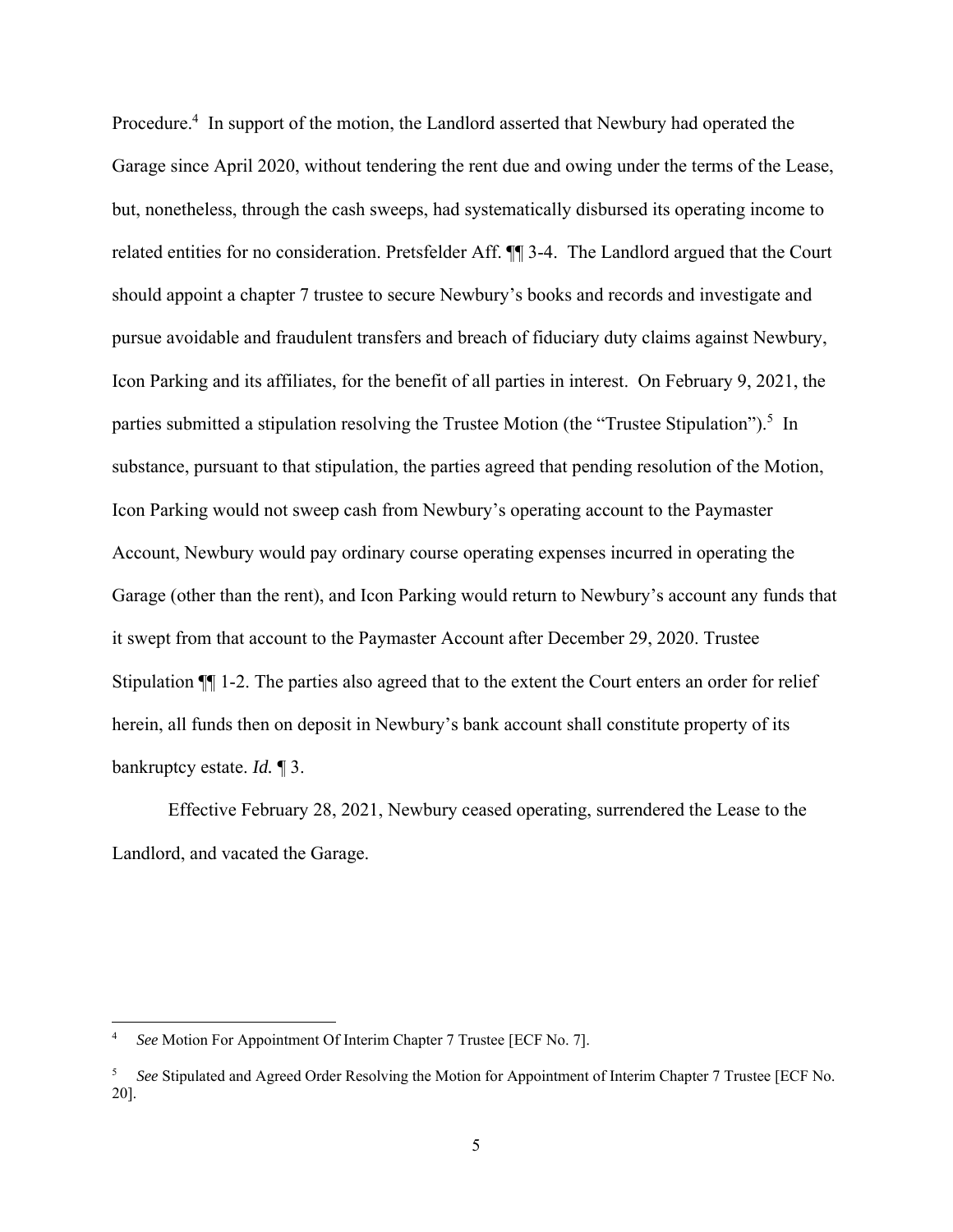#### **The Motion**

 Newbury asserts that in the wake of the onset of the pandemic it experienced a precipitous decline in its revenue that impaired its ability to pay its operating expenses, including rent under the Lease. Smith Decl. I ¶¶ 3-5. In the nine months preceding the Petition Date, Newbury remained current on all its obligations in operating the Garage, save for the payment of rent. As of the Petition Date, Newbury owed the Landlord approximately \$655,884 on account of its obligations under the Lease. *See* Official Form 205, Part 3 [ECF No. 1]. On that day, it also owed two trade creditors approximately \$8,000 in the aggregate. Smith Decl. II ¶ 7. There is no dispute that Newbury was otherwise current with its trade creditors and would have paid them, in full, in the ordinary course, but for the filing of the Involuntary Petition. Smith Decl. I ¶ 9. Newbury concedes that it has not paid rent since March 2020, and that the Landlord holds a general unsecured claim of at least \$16,750 that is not contingent as to liability or the subject of a *bona fide* dispute. Nonetheless, Newbury contends that the Landlord is not entitled to relief under section 303 of the Bankruptcy Code because the Landlord has not demonstrated that it is "generally not paying its debts as they come due." Newbury says that is so, because this case amounts to a two-party dispute and the Landlord has not demonstrated "special circumstances" warranting the entry of an order for relief under section 303(h) in this involuntary case. Motion ¶ 10. In support of the Motion, Newbury also contends that the Court should dismiss the Involuntary Petition pursuant to section 707(a) of the Bankruptcy Code, or alternatively abstain under section 305(a) of the Bankruptcy Code from considering the Involuntary Petition and dismiss this case, and/or exercise its discretion to permissively abstain from hearing the case pursuant to 28 U.S.C. § 1334(c)(1). *Id*.

6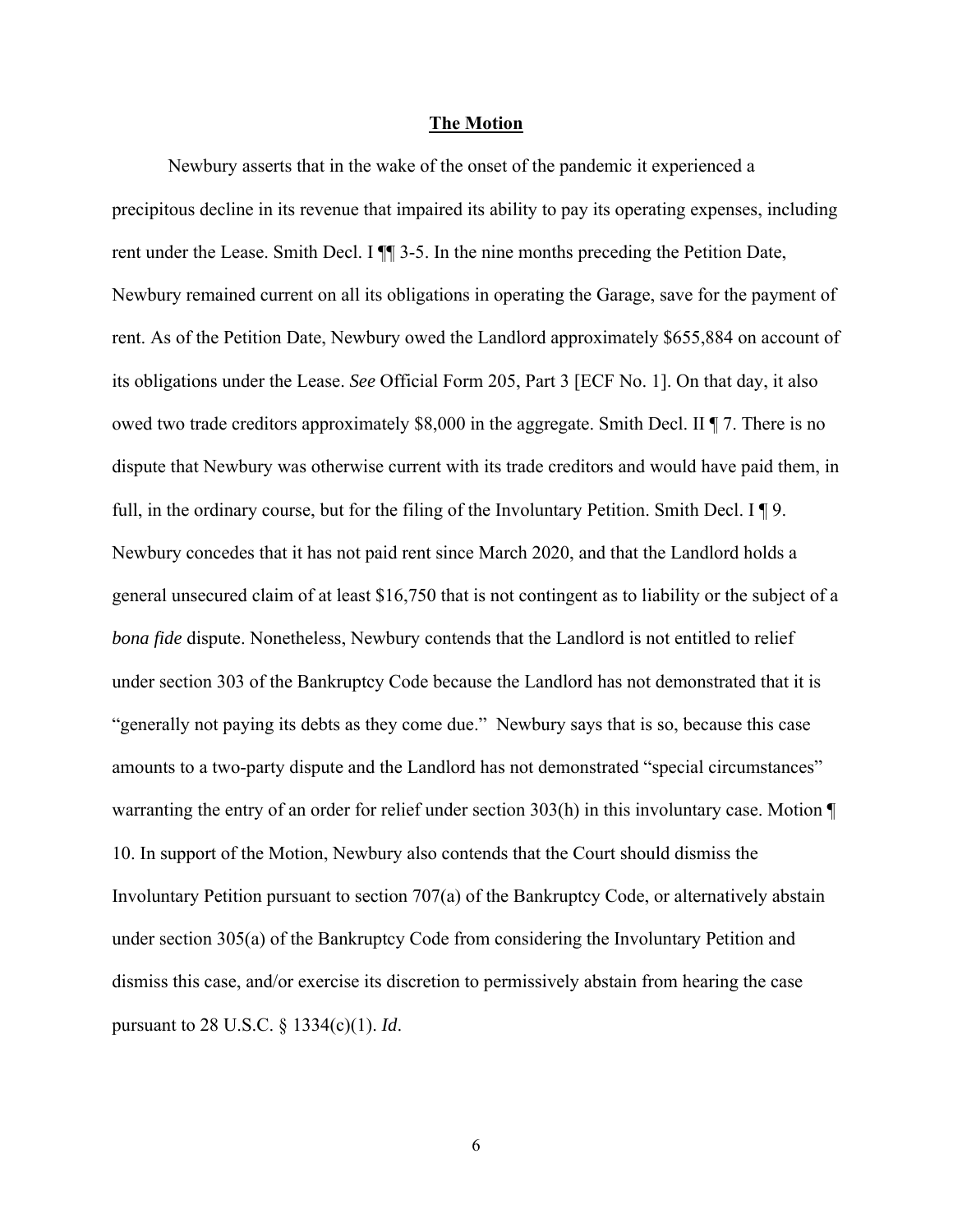In contesting the Motion, the Landlord contends that it has stated grounds for relief under section 303 of the Bankruptcy Code and that it has not demonstrated that there is cause under sections 707 or 305(a) of the Bankruptcy Code or Judiciary Code section 1334(c) to dismiss or abstain from hearing the Involuntary Petition. Opposition ¶¶ 23-24, 31-36, 40-46, 49-51. The Landlord focuses on the alleged bad acts of Newbury and Icon Parking in sweeping Newbury's daily receipts and operating revenue into the Paymaster Account, at Newbury's expense and for the benefit of Icon Parking and its affiliates, even as Newbury failed to pay rent to the Landlord. *Id.*  $\P$  16-20. Repeating the arguments that it made in support of the Trustee Motion, the Landlord asserts that Newbury's and Icon Parking's centralized cash management system is little more than a mechanism for effectuating fraudulent conveyances and that this Court should enter an order for relief so that a chapter 7 trustee can take possession and control of Newbury's books and records and pursue estate claims against Icon Parking, the Alleged Debtor's affiliates and its officers and directors for the benefit of Newbury's creditors. *Id.* ¶ 21. It contends that in these circumstances, dismissal of the case for would be at odds with established case law and "an affront to this Court's purpose as a court of equity." *Id.* ¶ 2.

The Court considers those matters below.

#### **Discussion**

Section 303 of the Bankruptcy Code governs involuntary bankruptcy petitions. Section 303(b) fixes the numerosity and debt thresholds for petitioning creditors eligible to commence and involuntary case.<sup>6</sup> It is a " 'gating' provision, intended to place limitations on the

<sup>6</sup> Section 303(b) states, as follows:

<sup>(</sup>b) An involuntary case against a person is commenced by the filing with the bankruptcy court of a petition under chapter 7 or 11 of this title—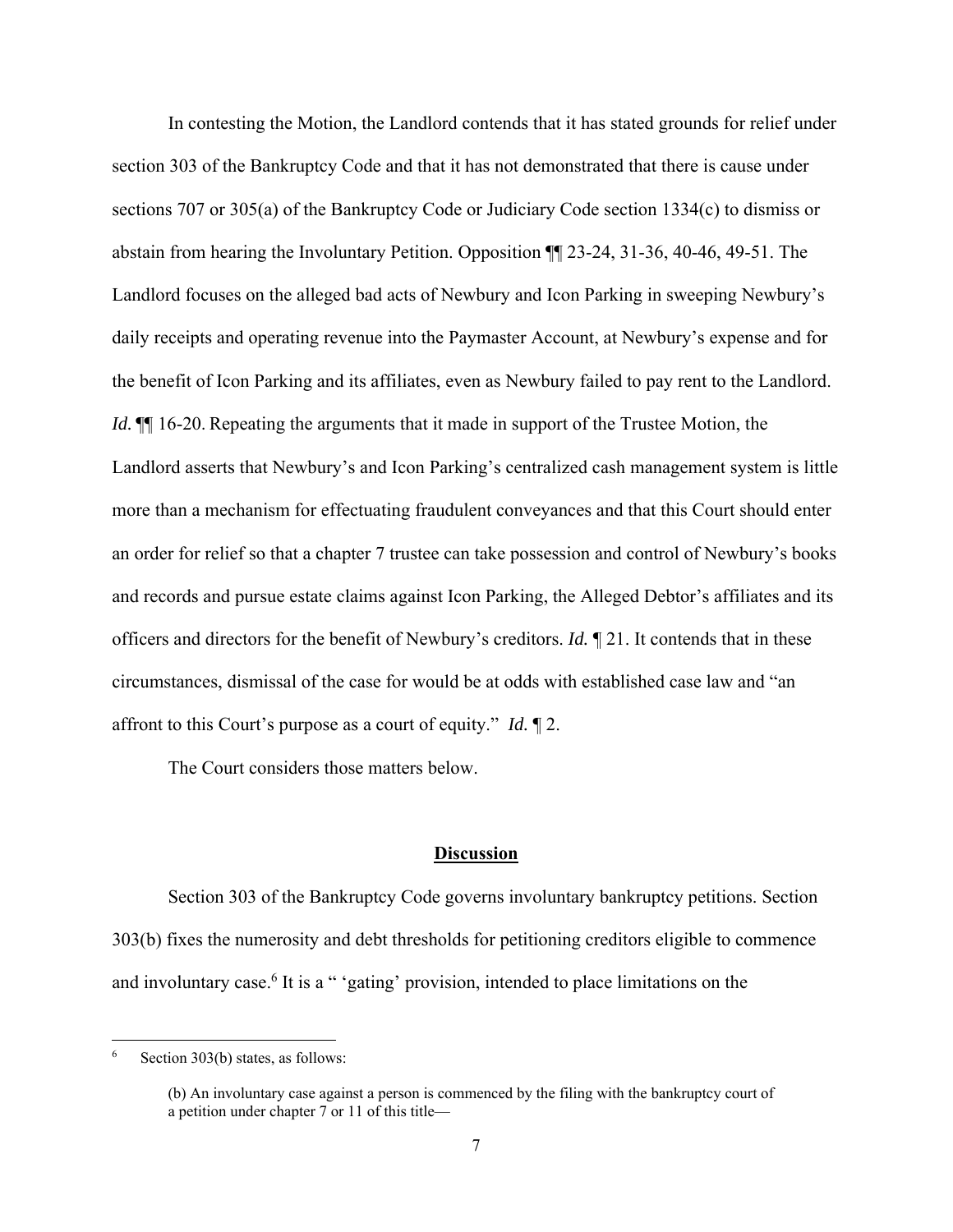commencement of involuntary cases." *In re Taberna Preferred Funding IV, Ltd.*, 594 B.R. 576, 594 (Bankr. S.D.N.Y. 2018). In turn, section 303(h) governs the determination whether a creditor who has filed an involuntary bankruptcy petition may obtain an order for relief. As relevant, section 303(h)(1) states that where the petition has been timely controverted, the court shall order relief if "the debtor is generally not paying such debtor's debts as such debts become due unless such debts are the subject of a bona fide dispute as to liability or amount." 11 U.S.C.  $\S 303(h)(1)$ . Together, these provisions establish a four-part test for a contested involuntary petition commenced by a sole petitioning claimholder:

(i) the petitioning claimholder's claim is not contingent as to liability or subject to a *bona fide* dispute as to liability or amount,

(ii) the petitioning claimholder is under secured by at least \$16,750,

(iii) there are fewer than twelve claimholders (not counting insiders, employees, transferees of voidable transfers, and holders of contingent or disputed claims), and

(iv) the alleged debtor is generally not paying its debts as they come due.

*See In re Euro American Lodging Corp*., 357 B.R. 700, 711-12 (Bankr. S.D.N.Y. 2007) (citing

*In re Amanat*, 321 B.R. 30, 35 (Bankr. S.D.N.Y. 2005))*.* 

11 U.S.C. § 303(b).

<sup>(1)</sup> by three or more entities, each of which is either a holder of a claim against such person that is not contingent as to liability or the subject of a bona fide dispute as to liability or amount, or an indenture trustee representing such a holder, if such noncontingent, undisputed claims aggregate at least \$16,750 more than the value of any lien on property of the debtor securing such claims held by the holders of such claims;

<sup>(2)</sup> if there are fewer than 12 such holders, excluding any employee or insider of such person and any transferee of a transfer that is voidable under section 544, 545, 547, 548, 549, or 724(a) of this title, by one or more of such holders that hold in the aggregate at least \$16,750 of such claims.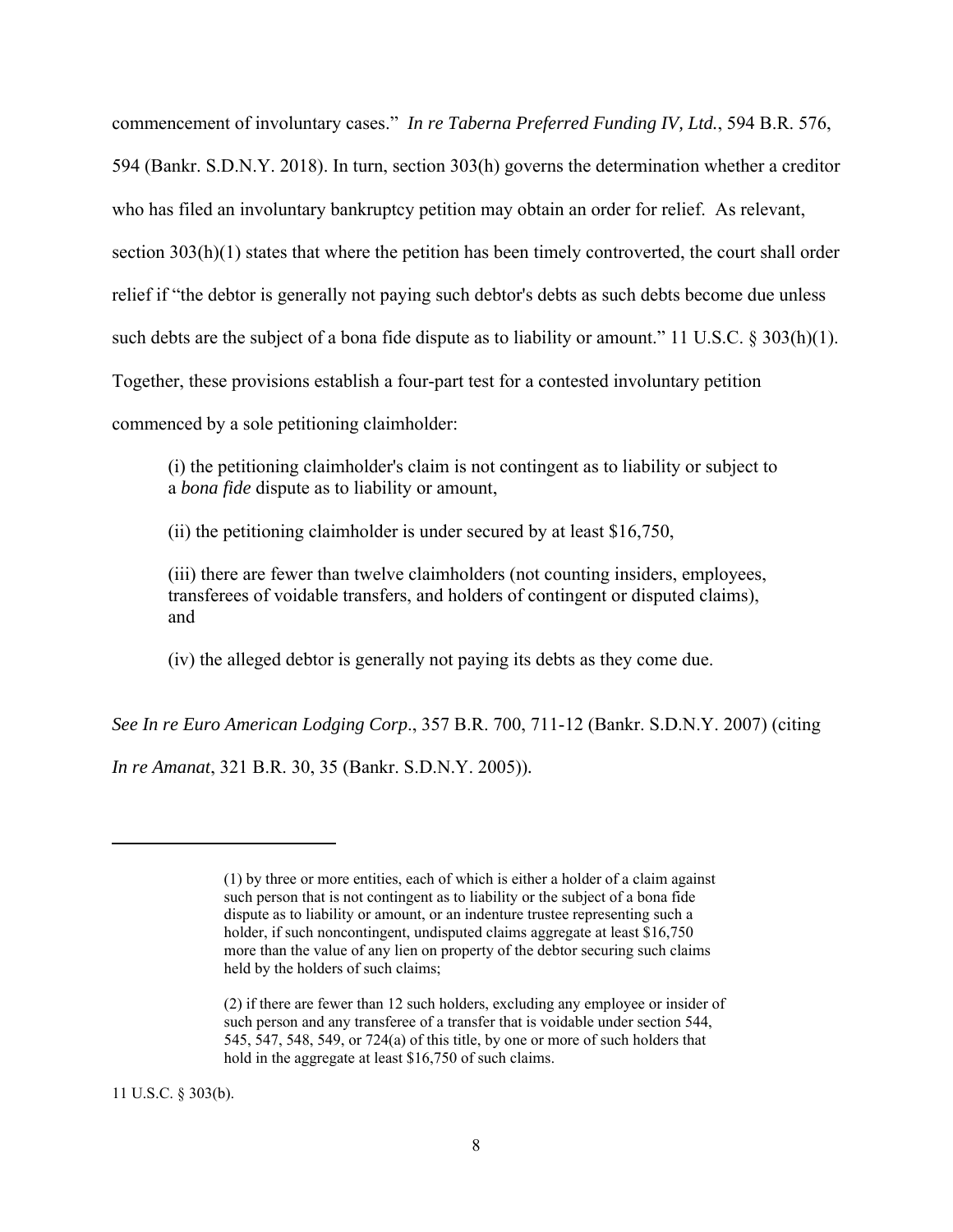There is no dispute that the Landlord satisfied the standards under section 303(b)(2) and is eligible to commence this case against Newbury. However, Newbury contends that the Landlord, as the single petitioning creditor, has not satisfied section 303(h) because it has not demonstrated "special circumstances" in support of the petition. Motion ¶¶ 36-37.Newbury labels its dispute with the Landlord as an ordinary commercial rent dispute and asserts that the filing of the Involuntary Petition against it is simply the continuation of a two-party dispute for nonpayment of rent which began in the State Court – the Landlord's forum of choice in which to pursue its rights and remedies against Newbury including, but not limited to, seeking the appointment of a Receiver. *Id.* at 3. As of the Petition Date, there was a statewide moratorium on evictions in effect in response to the ongoing pandemic.<sup>7</sup> The Alleged Debtor asserts that the Landlord filed the case as part of its litigation strategy in the two-party dispute, and that its actions were calculated to avoid the impact of the moratorium, by providing it with an eviction mechanism that was then unavailable in the pending State Court Action. *Id.* ¶ 36*.* It argues that allowing this action to proceed will not provide a collective remedy for a number of creditors consistent with the purpose of the bankruptcy process, but rather will open the floodgates for the use of the bankruptcy courts as a forum for two-party disputes brought by aggrieved landlords seeking to dispossess their tenants and collect past due rent. *Id*. ¶ 37.

The so-called "special circumstances" exception to section 303 of the Bankruptcy Code (also known as the "almost *per se* rule") is a judge-made doctrine that originated in single creditor cases where the courts were analyzing whether the failure to pay a single creditor could

<sup>7</sup> New York Governor Andrew Cuomo's Executive Order 202.92, which continued through February 26, 2021 all directives made by Executive Order 202, extended the moratorium on initiating a proceeding or enforcement of an eviction of any commercial tenant for nonpayment of rent. *See* New York State Exec. Order No. 202.92 (January 27, 2021), https://www.governor.ny.gov/news/no-20292-continuing-temporary-suspension-and-modification-lawsrelating-disaster-emergency.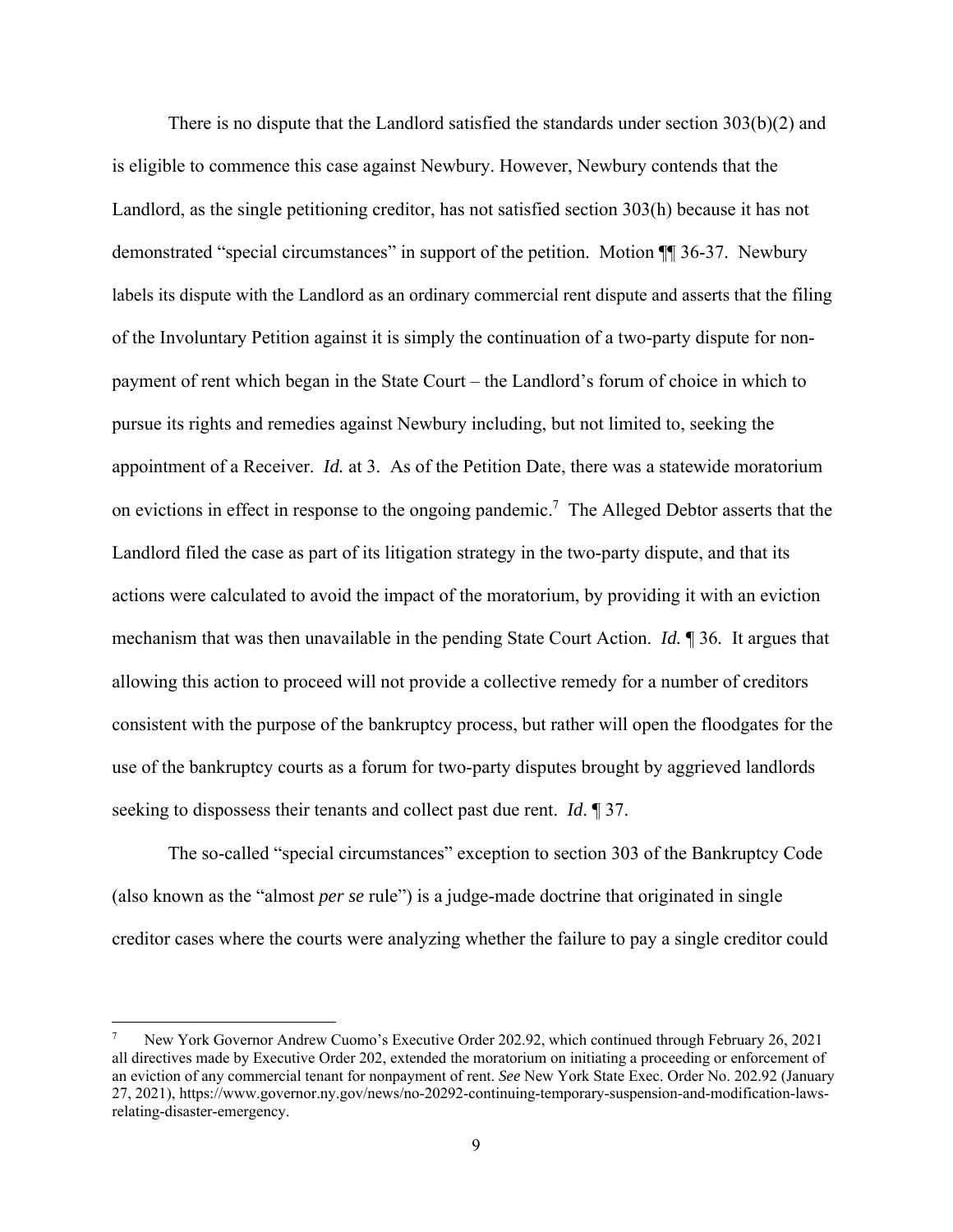constitute a failure to pay debts generally. Courts that recognize that doctrine hold that the creditor in what is essentially a two-party dispute is not entitled to relief unless it can demonstrate either that it will otherwise be without a remedy under non-bankruptcy law if denied such relief; or that there are "special circumstances" amounting to "fraud, trick, artifice or scam" on the part of the alleged debtor that are best addressed through the bankruptcy case. The genesis of the doctrine is in *7H Land & Cattle Co.*, 6 B.R. 29 (Bankr. D. Nev. 1980). In that case, the alleged debtors sought to dismiss three involuntary petitions filed against them by their bank. They contended that the petitions failed to state claims for relief against them under section 303 because an allegation that a debtor "is generally not paying such debtor's debts as such debts become due" does not constitute grounds for an order for relief where there is only one creditor. *Id.* at 30. In reviewing that matter, the court started from the proposition that "[i]t may be assumed that in the ordinary case there can be no order for relief with no more proof than mere failure to meet liability to a single creditor." *Id.* at 31. That court considered whether "the allegation that the alleged debtors have failed to pay one creditor constitute 'generally not paying such debtor's debts'? Or stated another way, under what circumstances may a single creditor establish a case for involuntary bankruptcy with only proof of a default in respect to the debt or debts owing to him?" *Id*. In answering that question, the court found that "[i]t may be assumed that in the ordinary case there can be no order for relief with no more proof than mere failure to meet liability to a single creditor." *Id.* From there, the court found that

In view of [the language in section 303(b)] in the plural as to creditors, combined with the plural of "debts" and the use of the word "generally" [in section 303(h)] it must be either (1) an exceptional case of a debtor with a sole creditor who would otherwise be without an adequate remedy under State or Federal law (other than bankruptcy law) if denied an order for relief or (2) a showing of special circumstances amounting to fraud, trick, artifice or scam.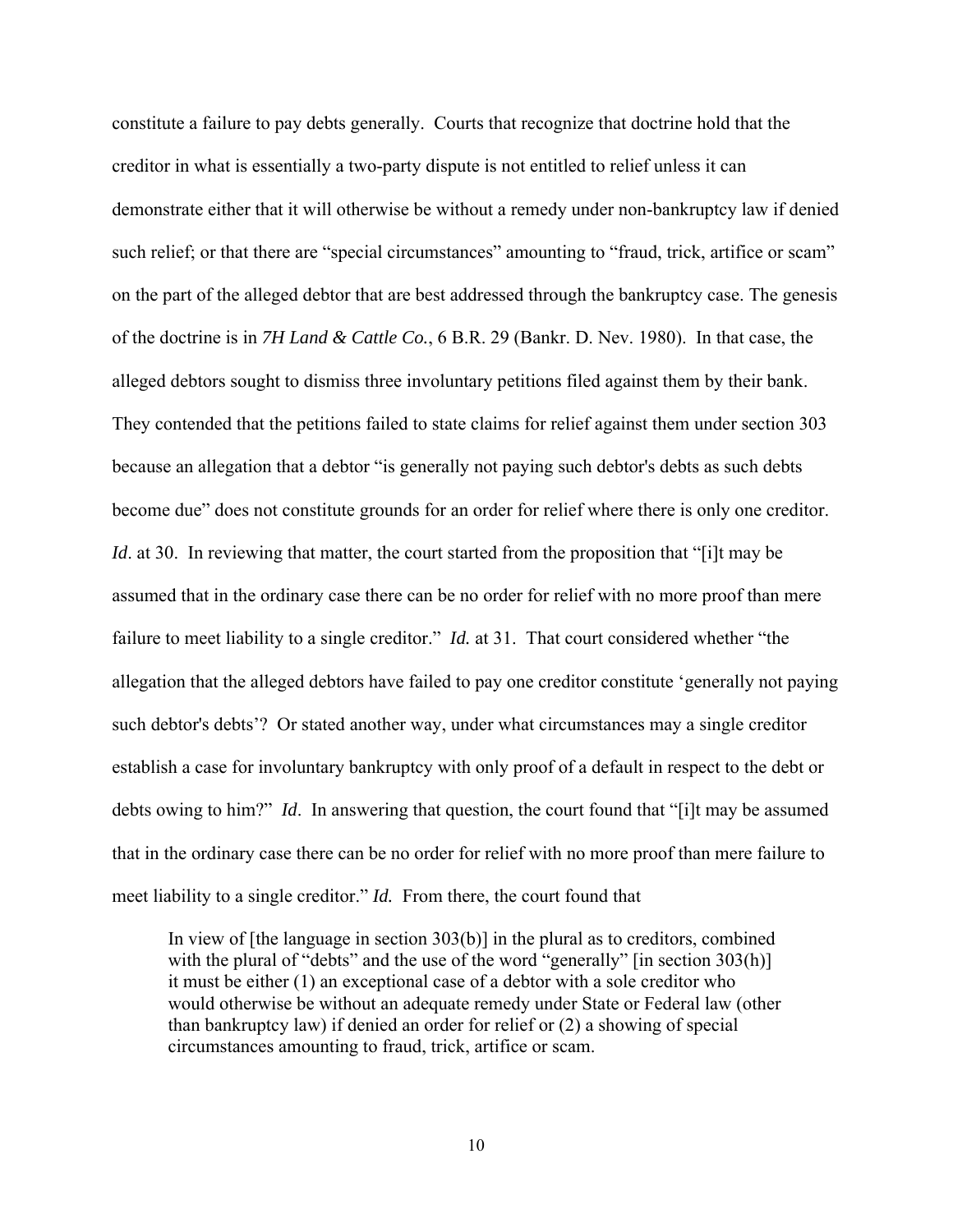*Id.* at 34. *See also Crown Heights Jewish Cmty. Council, Inc. v. Fischer (In re Fischer),* 202 B.R. 341, 346 (E.D.N.Y.1996) ("Under the Almost *Per Se* Rule, courts are disinclined to grant an order for relief upon an involuntary petition for bankruptcy where there is only a single creditor. The courts that have adopted this rule have implied that a 'single creditor proceeding' is incapable of meeting the requirement of 'generality' set forth in 11 U.S.C. § 303(h)(1), thereby precluding an order for relief. In addition, as a policy matter, these courts have expressed their opposition to a single creditor's use of a bankruptcy court as a debt-collection technique.") (citations omitted). Courts in this circuit have applied the doctrine in denying a single petitioning creditor eligibility to obtain relief under section 303 of the Bankruptcy Code. *See, e.g., In re Westerleigh Dev. Corp.,* 141 B.R. 38, 40 (Bankr. S.D.N.Y. 1992) (dismissing involuntary petition and finding that "[t]he key point is that a bankruptcy court should entertain a two-party dispute unless special circumstances exist, such as fraud, artifice or scam."); *In re Alumsa Dev. Corp.*, 33 B.R. 981, 982-83 (Bankr. S.D.N.Y. 1983) ("[A]n alleged debtor's failure to satisfy the liability of a single creditor 'does not warrant the granting of an order for relief pursuant to Code section  $303(h)(1)$ " unless one of two exceptions to the "single creditor-sole liability rule denying the involuntary petition" applies, namely: "(1) an exceptional case of a debtor with a sole creditor who would otherwise be without an adequate remedy under non-bankruptcy law if denied an order for relief; or (2) the showing of special circumstances amounting to fraud, artifice or scam." (internal citations omitted)); *Matter of LeSher Int'l, Ltd.*, 32 B.R. 1, 2 (Bankr. S.D.N.Y. 1982) (applying rationale of *7H Land & Cattle Co* and dismissing single creditor involuntary petition where petitioning creditor failed to demonstrate that either exception applied); *Matter of Goldsmith,* 30 B.R. 956, 963 (Bankr. E.D.N.Y. 1983) ("I support the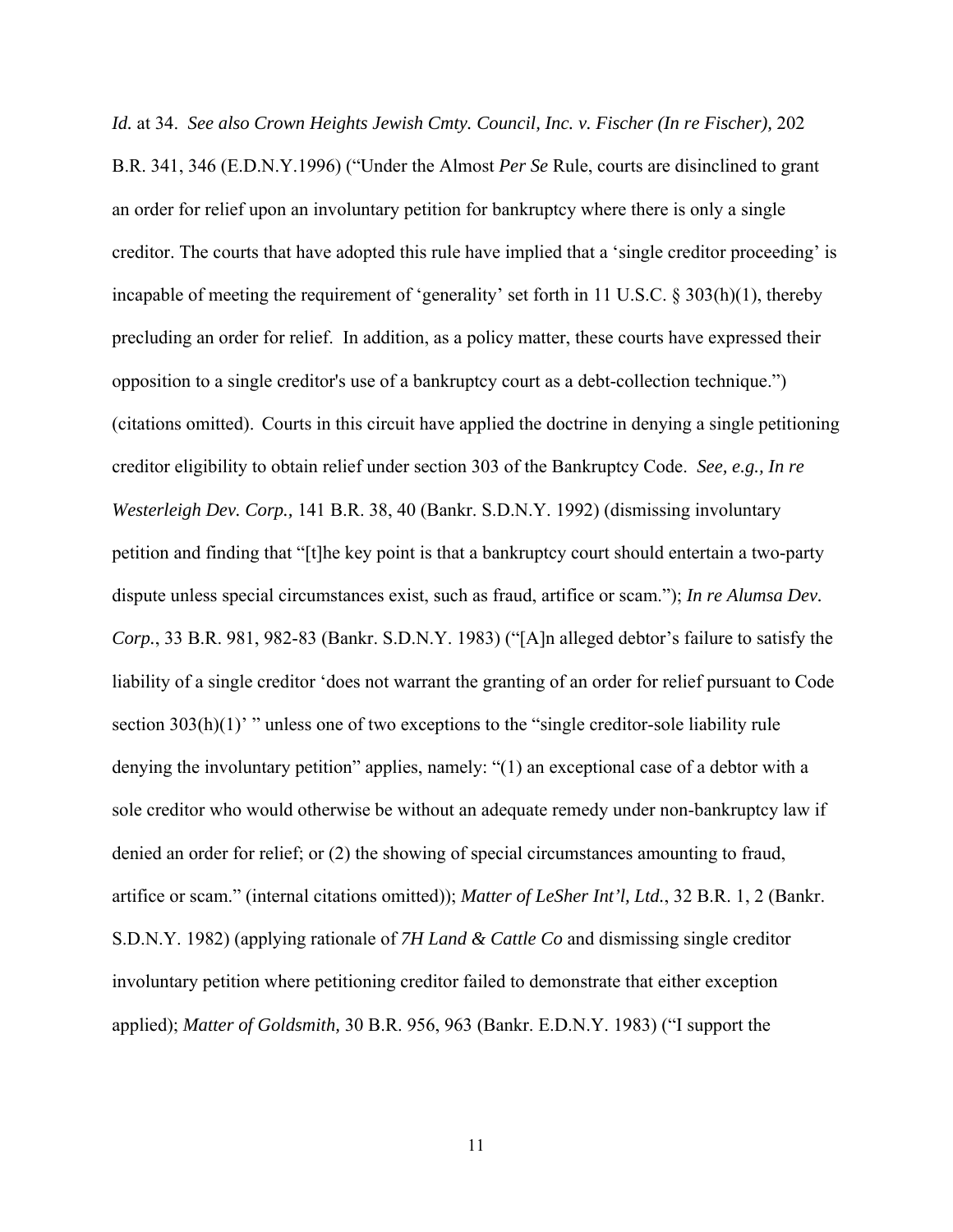hesitancy of courts to find that an alleged debtor is 'generally not paying its debts' ... when there is only one debt, even if it is a large one.").

The Court finds that the "almost *per se* rule" and the "special circumstances" exception are inapplicable in assessing whether the Landlord has stated a claim for relief under section 303 because they run afoul of and are inconsistent with the numerosity requirements as reflected in the plain language of sections 303(b) of the Bankruptcy Code. In *In re Fischer,* 202 B.R. 341, the district court rejected application of the "almost *per se* rule." In doing so, that court found that the rule was not rooted in the plain language of the statute. Applying the settled rule of statutory construction, which "requires the courts to follow the plain language of the statute, unless following such language would produce a result that is clearly at odds with Congress's intent," the district court rejected the "almost *per se* rule" as inconsistent with the plain language of sections 303(b) and 303(h)(1). *Id*. at 348 (citing *U.S. v. Ron Pair Enterprises, Inc*., 489 U.S. 235, 242 (1989)). The court reasoned that "a reading of 11 U.S.C. § 303(h)(1) that bars a single creditor from obtaining an order for relief on an involuntary petition without demonstrating 'special circumstances' cannot be reconciled with 11 U.S.C. § 303(b)(2), which allows a single creditor to initiate an involuntary bankruptcy proceeding provided that there are fewer than twelve creditors." *Id.* at 347-48. It found that "[i]f Congress had intended that a single creditor not be entitled to relief, this result easily could have been written into the statute." *Id.* at 348. In *In re Euro-American Lodging Corp.*, 357 B.R. 700, the court (Bernstein, J.) echoed the holding of the *Fischer* court and rejected application of the "almost *per se* rule" to bar a single petitioning creditor from obtaining relief under section 303 as inconsistent with the plain meaning of section  $303(h)(1)$ . In doing so, the court found that the "number of creditors is simply one of the factors that must be considered in determining whether the debtor is generally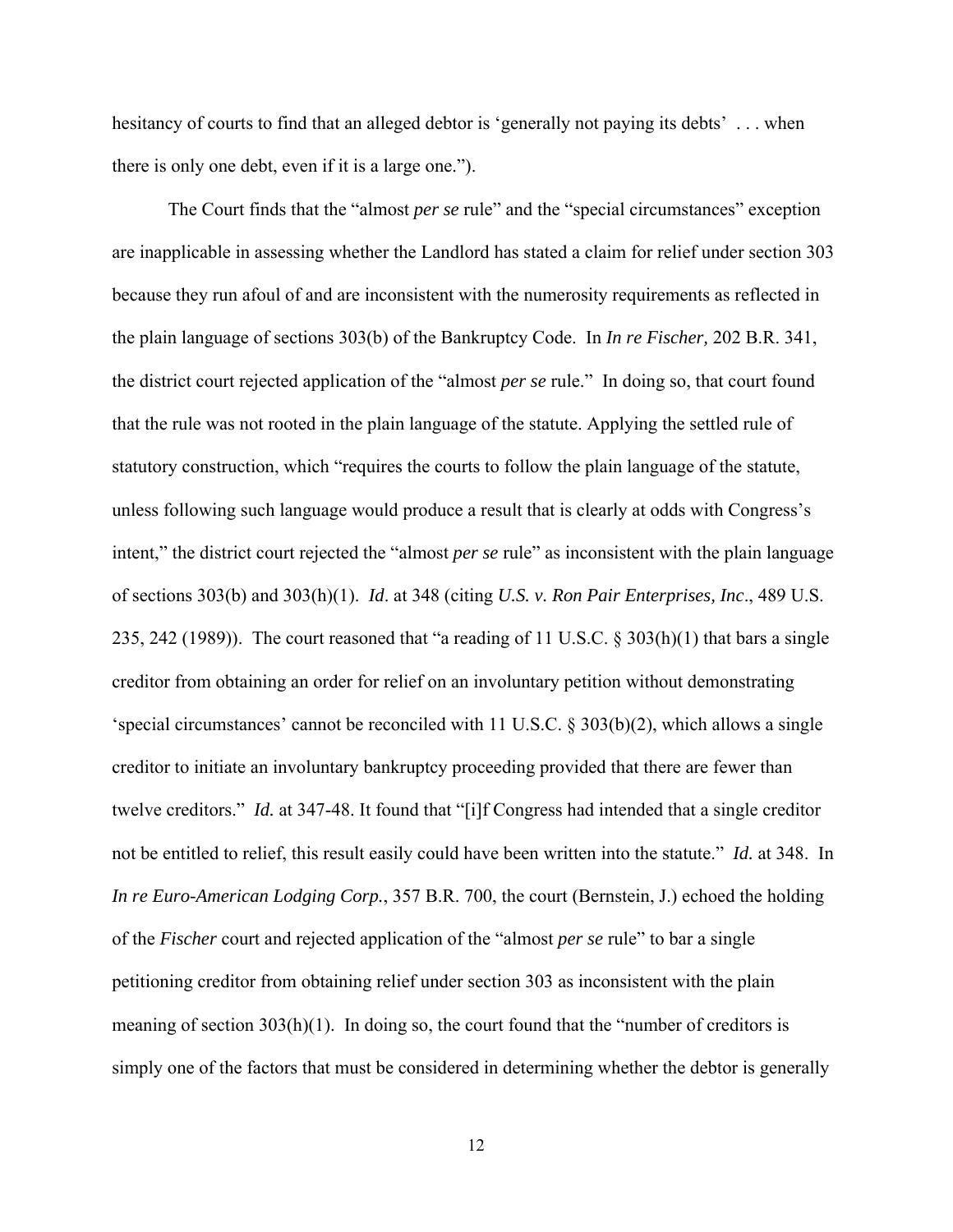not paying its undisputed, non-contingent debts." *Id*. at 728. *Accord Federal Fin. Corp. v. DeKaron Corp*., 261 B.R. 61, 64 (S.D. Fla. 2001) ("Had Congress wanted to provide that the 'generally not paying' standard could not be met in single/sole creditor cases, it could have (and would have) said so expressly. I therefore reject the 'almost *per se* rule' articulated in the cases cited by the bankruptcy court.").

The Court will not apply the "special circumstances" exception herein. Instead, the Court will consider the following non-exclusive factors in assessing whether the Landlord has demonstrated that Newbury is not paying its debts as they become due: (i) the number of claims that the debtor has not paid; (ii) the amounts of these unpaid claims; (iii) the materiality of the non-payments; and (iv) the debtor's overall financial condition and affairs. *In re Paper I Partners, L.P*., 283 B.R. 661, 677 (Bankr. S.D.N.Y. 2002). *See also In re Acis Capital Management, L.P*., 584 B.R. 115, 143 (Bankr. N.D. Tex. 2018) ("In determining whether an alleged debtor is generally paying its debts as they come due, courts typically look to four factors: (i) the number of unpaid claims; (ii) the amount of such claims; (iii) the materiality of the non-payments; and (iv) the nature of the debtor's overall conduct in its financial affairs.") (citations omitted). "No one factor is more meritorious than another; what is most relevant depends on the facts of each case." *Id*. (citation omitted).

It is settled that the failure to pay just one significant creditor can support a finding that the debtor is generally not paying its debts. *See In re Fisher*, 202 B.R. at 350–51 ("There is substantial authority for the proposition that even though an alleged debtor may owe only one debt, or very few debts, an order for relief may be granted where such debt or debts are sufficiently substantial to establish the generality of the alleged debtor's default."); *In re Amanat*, 321 B.R. at 39–40 ("Where a debtor fails to pay even one debt that makes up a substantial

13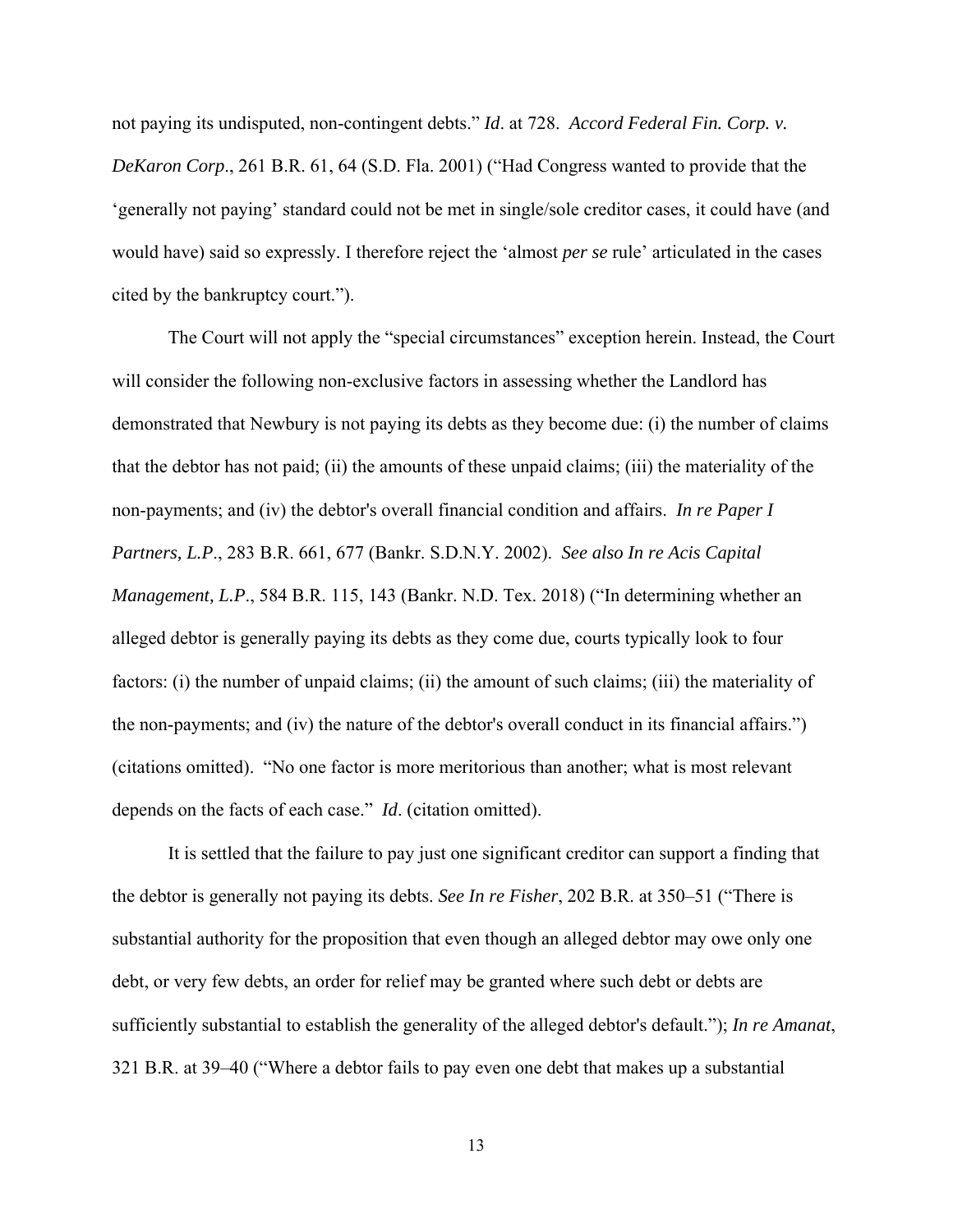portion of its overall liability, a court may find that he is generally not paying his debts*.*"); *In re Century/ML Cable Venture*, 294 B.R. 9, 31 n.37 (Bankr. S.D.N.Y. 2003) ("The failure to pay a single debt can satisfy the requirement of generality where the debt is sufficiently substantial."). Newbury stopped paying the Landlord in April 2020, but essentially remained current on other recurring debt that it incurred in operating the Garage. Newbury has three creditors and the Landlord is, by far, its largest creditor. It is also its most significant creditor as Newbury operated its business in the Landlord's Garage and the rental charges constitute more than 65% of the Alleged Debtor's monthly operating expenses. *See* Reply to Objection to Motion for Appointment of Interim Chapter 7 Trustee, Ex. A. [ECF No. 14]. An alleged debtor may not be "generally" paying his debts as they come due when it is not paying one hundred percent of its debts to only one significant creditor, or paying most of his debts in number to small recurring creditors, but is not paying a few creditors that make up the bulk of his debts. That is the situation here. Under these circumstances, the Landlord has met its burden in demonstrating that Newbury is generally not paying its debts as they come due*. See, e.g., In re Fischer*, 202 B.R. at 350–51 (even though the debtor only had two outstanding debts, the total dollar amount failed to establish that, in terms of dollar amounts, the debtor was paying anywhere close to 50% of his liabilities, so he was not generally paying his debts as they became due); *In re Smith*, 415 B.R. 222, 231 (Bankr. N.D. Tex. 2009) (while the debtor was paying small recurring debts, he was not paying 99 percent of his debts in the aggregate amount and thus was not generally paying his debts as they became due); *In re Garland Coal & Mining Co*., 67 B.R. 514, 522 (Bankr. W.D. Ark. 1986) (a debtor was generally not paying its debts as they became due where, although the debtor was paying most of its creditors in number, the total debt which it was not paying exceeded 50% of its outstanding liabilities).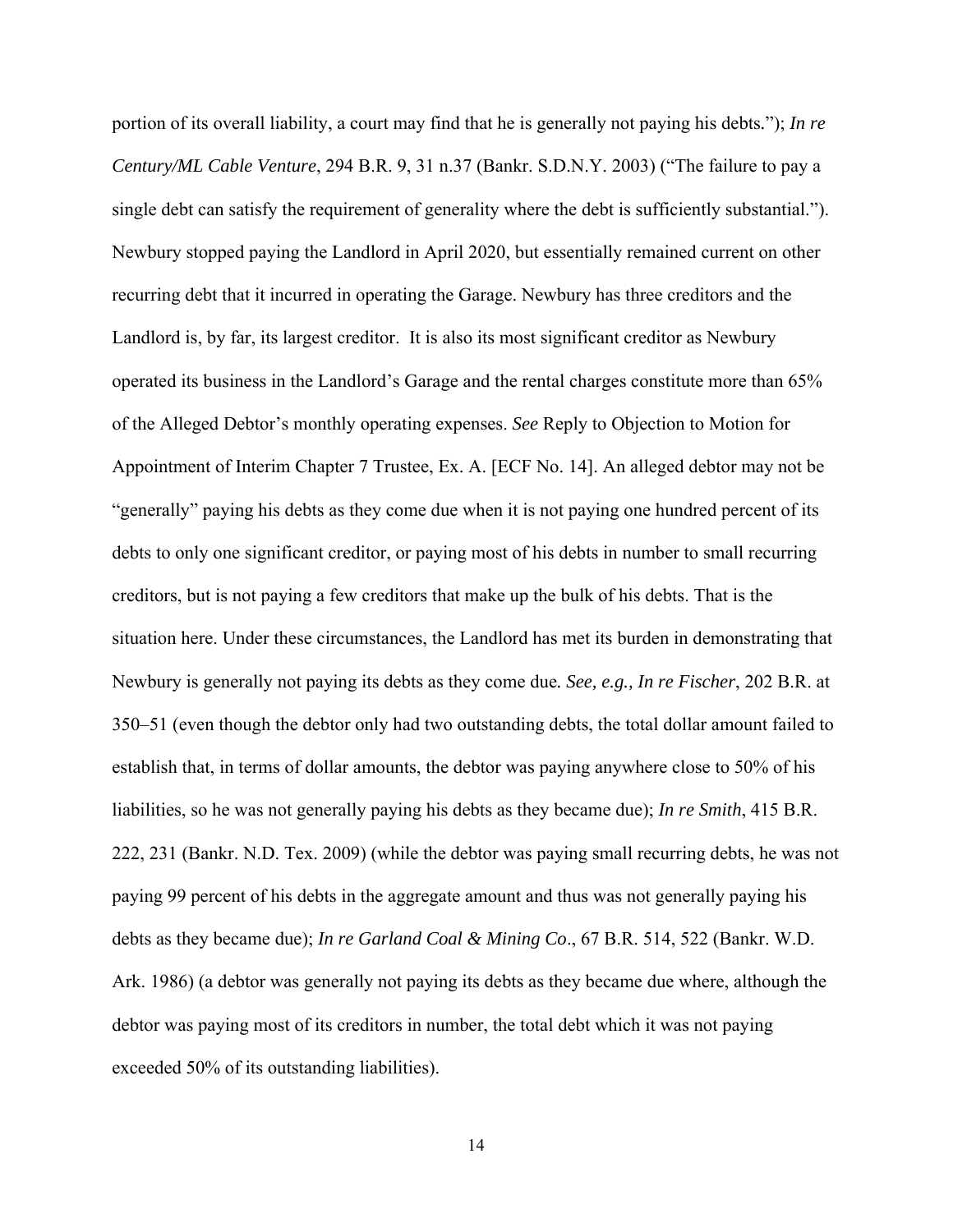The Landlord has demonstrated that it holds an unsecured claim against the Alleged Debtor in excess of \$16,750 that is not contingent as to liability or subject to a *bona fide* dispute as to liability or amount, that the Alleged Debtor has fewer than twelve eligible claimholders and that the Alleged Debtor is generally not paying its debts as they come due. It has satisfied the four-part test for a contested involuntary petition commenced by a sole petitioning claimholder enunciated in *Euro-American Lodging*. As such, it has demonstrated grounds for the entry of an order for relief against Newbury under section 303 of the Bankruptcy Code. The Court therefore denies the Alleged Debtor's request that it dismiss the Involuntary Petition pursuant to section 303.

 Below, the Court considers whether it should dismiss the Involuntary Petition or suspend all proceedings herein pursuant to sections 707 and 305(a) of the Bankruptcy Code, or Judiciary Code section 1334(c).

#### Dismissal for Cause Under 11 U.S.C. § 707(a)

Under section 707(a) of the Bankruptcy Code, a court may dismiss a case under chapter 7 of the Bankruptcy Code "after notice and a hearing," and "only for cause[.]" 11 U.S.C. § 707(a). This provision applies equally to involuntary and voluntary chapter 7 cases. Thus, where, as here, the Landlord has stated grounds for relief under section 303, the Court may nonetheless dismiss the case under section 707 for "cause" shown. *See Wilk Auslander LLP v. Murray (In re Murray)*, 900 F.3d 53, 60 (2d Cir. 2018) ("Even if a petition meets the statutory requirements of Section 303, however, a bankruptcy court may dismiss it for cause under Section 707(a) after notice and a hearing.") (citing *In re MacFarlane Webster Assocs*., 121 B.R. 694, 696, 700 (Bankr. S.D.N.Y. 1990)). The statute does not define "cause," but includes three non-exclusive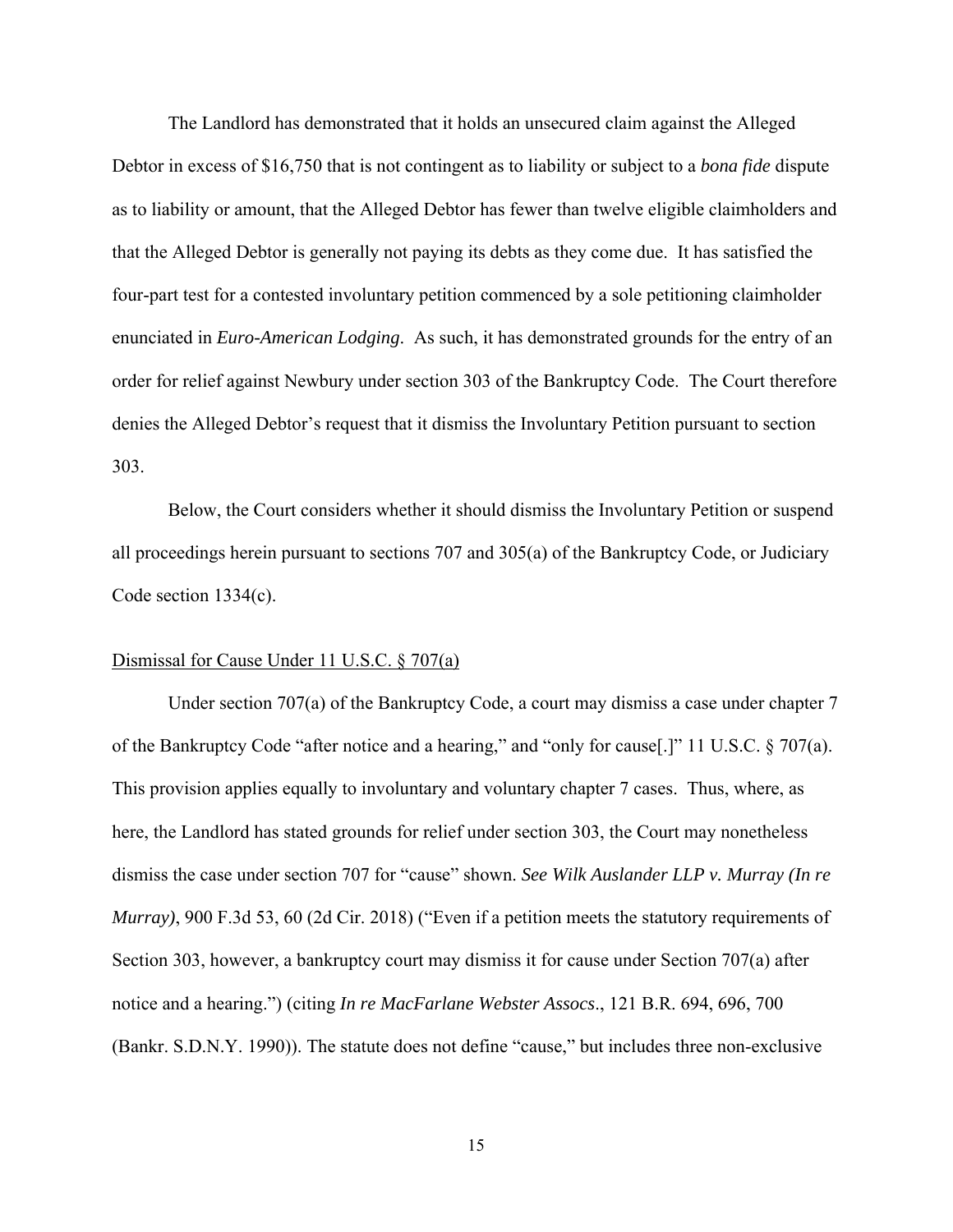grounds sufficient to warrant dismissal of a chapter 7 case.<sup>8</sup> Those grounds "are illustrative, not exclusive." *Smith v. Geltzer (In re Smith),* 507 F.3d 64, 72 (2d Cir. 2007) (citations omitted). *See also Dinova v. Harris (In re Dinova),* 212 B.R. 437, 442 (2d Cir. BAP 1997) ("Dismissal for cause under section 707(a) is not limited to the three examples enumerated within the section.") (citations omitted). Accordingly, in resolving motions to dismiss under section 707(a), the Court "has discretion to determine what additional circumstances, not enumerated in the statute, may constitute cause." *Clear Blue Water, LLC v. Oyster Bay Mgmt. Co., LLC,* 476 B.R. 60, 67 (E.D.N.Y.2012) (interpreting section 1112(b) and affirming dismissal of chapter 11 case). In resolving motions to dismiss chapter 7 cases under section 707(a), courts must "'engage in caseby-case analysis in order to determine what constitutes 'cause' sufficient to warrant dismissal.' " *In re Murray*, 900 F.3d at 58 (quoting *In re Dinova*, 212 B.R. 437, 442 (2d Cir. BAP 1997)). In each case, a court must "determine<sup>[]</sup> whether cause exists by looking at whether dismissal would be in the best interest of all parties." *In re Smith*, 507 F.3d at 72 (internal quotation marks omitted)*.* 

Newbury contends that there is "cause" under section 707(a) to dismiss the Involuntary Petition because this is a two-party case that the Landlord commenced solely as a litigation tactic

- (1) unreasonable delay by the debtor that is prejudicial to creditors;
- (2) nonpayment of any fees and charges required under chapter 123 of title 28; and

11 U.S.C. § 707(a).

<sup>8</sup> Section 707(a) states that

The court may dismiss a case under this chapter only after notice and a hearing and only for cause, including—

<sup>(3)</sup> failure of the debtor in a voluntary case to file, within fifteen days ... the information required by paragraph (1) of section 521, but only on a motion by the United States trustee.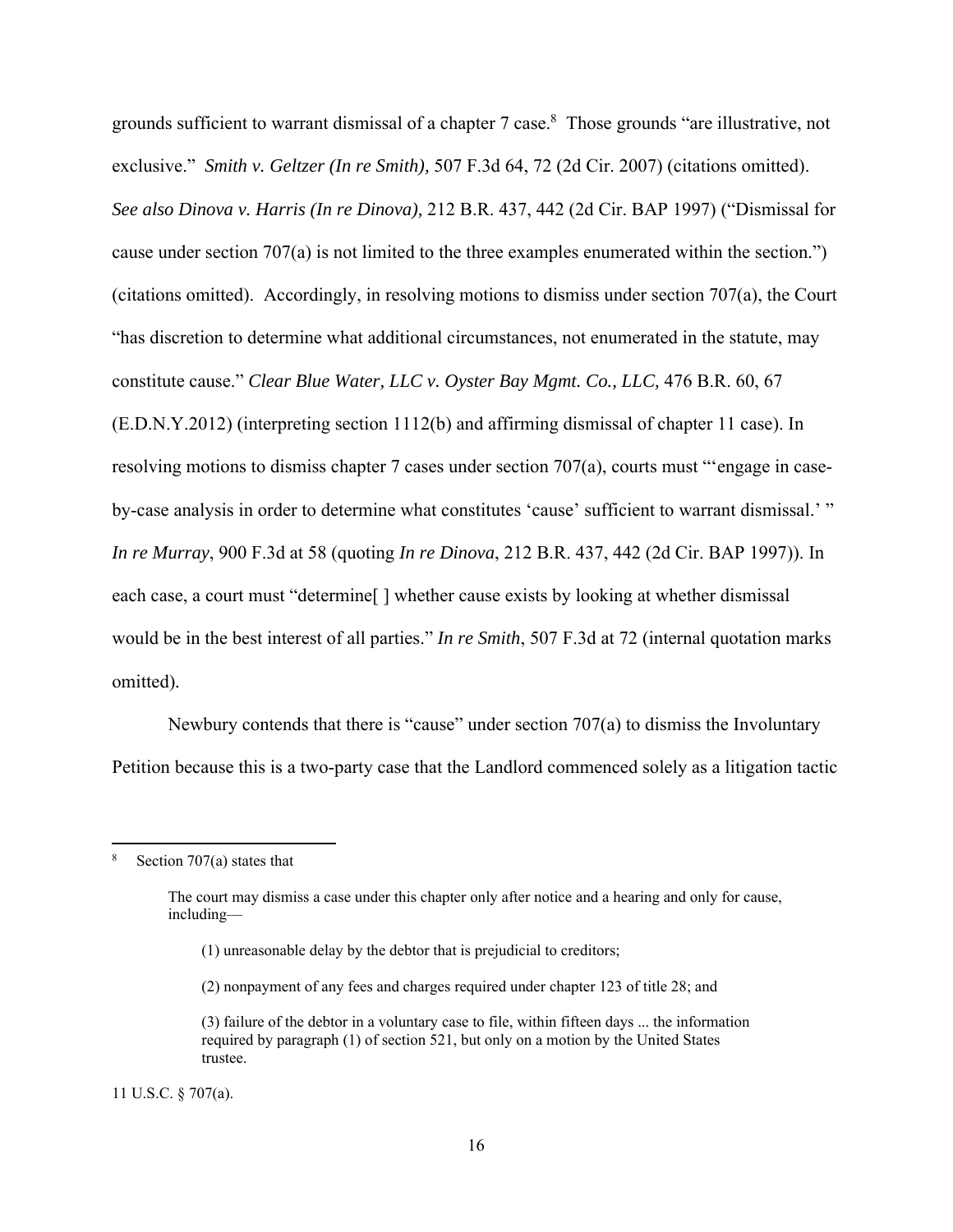in its quest to collect unpaid rent. It says that the Court should dismiss this case because the Bankruptcy Court is not a "collection agency" and, in any event, because this proceeding constitutes an improper or duplicative use of the bankruptcy system which this Court should not countenance. Motion ¶¶ 12-13. As support for the Motion, Newbury principally relies on *In re Murray,* and application of the so-called "*Murray* Factors" to the facts of this case.

*In Murray,* the debtor's sole asset was a residential cooperative apartment in Manhattan, and the corresponding shares which he held with his wife in a tenancy by the entirety. 900 F.3d at 53. The apartment was appraised at \$4.6 million. The debtor's sole creditor ("Wilk Auslander") held a \$10.7 million state court judgment against the debtor that was secured by a lien on the cooperative shares. *Id.* at 57. Under New York law, the creditor was permitted to cause the cooperative shares to be sold in a judgment execution sale, but neither the creditor nor third-party purchaser of those shares would have the right to execute on the debtor's wife's interest in the apartment (as a tenant by the entirety), to force a partition or sale of the apartment, or to inhabit the apartment. *Id.* at 61. As part of its effort to collect the judgment, Wilk Auslander filed an involuntary petition against the debtor. It was undisputed that in filing the petition Wilk Auslander was forum shopping, as it sought to take advantage of the bankruptcy remedies that would allow it to force a sale of the apartment, notwithstanding the debtor's wife's interest, which would be recognized after the sale. *Id.* at 57.9

The debtor moved to dismiss the petition under sections 303(i) and 305(a), with costs or damages to be awarded to the debtor or, alternatively, for the bankruptcy court to abstain from hearing the petition*. Id*. The debtor did not dispute that the involuntary petition complied with

<sup>9</sup> Under section 363(h), a judgment creditor, like Wilk Auslander, could sell both the debtor's interest and the interest of any co-owner, "including a tenancy by the entirety." 11 U.S.C. § 363(h).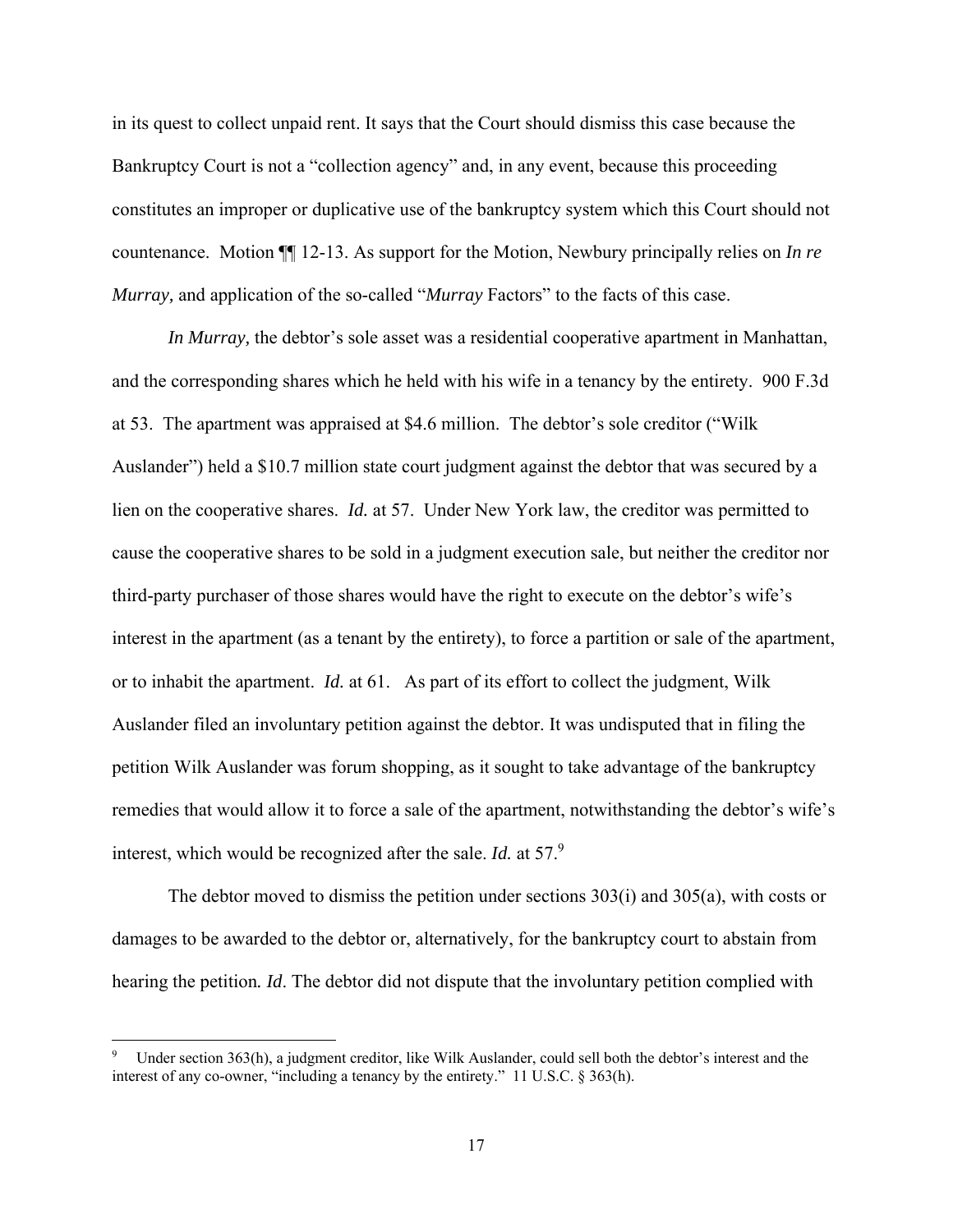section 303 of the Bankruptcy Code and the bankruptcy court (Gerber, J.) assumed, for the purposes of its analysis, that if there otherwise were no grounds to dismiss the petition, the involuntary case could continue. The bankruptcy court dismissed the petition *sua sponte* for cause under section 707 of the Bankruptcy Code, finding, in part, that "the petition amounted to an improper exploitation of the bankruptcy system." *Id.*<sup>10</sup>In doing so, the court identified the following nine factors as relevant to its analysis: (1) the bankruptcy court was the most recent battlefield in a long-running, two-party dispute; (2) Wilk Auslander brought the case solely to enforce a judgment; (3) there were no competing creditors; (4) there was no need for *pari passu* distribution; (5) assuming there were fraudulent transfers to be avoided, Wilk Auslander could do so in another forum; (6) Wilk Auslander had adequate remedies to enforce its judgment under non-bankruptcy law; (7) Wilk Auslander invoked the bankruptcy laws solely to secure a benefit—the ability to execute on both Murray and his wife's interests in their apartment under 11 U.S.C. § 363(h)—that it does not have under non bankruptcy law and without a creditor community to protect; (8) no assets would be lost or dissipated in the event that the bankruptcy case did not continue; and (9) Murray did not want or need a bankruptcy discharge." *Id. See also In re Murray*, 543 B.R. 484, 492 (Bankr. S.D.N.Y. 2016).

The district court affirmed, finding that the bankruptcy court did not abuse its discretion by dismissing the involuntary case for cause under section 707. *Id.* at 58. *See also In re Murray*, 565 B.R. 527, 534 (S.D.N.Y. 2017). In doing so, it agreed with the bankruptcy court that "New York law provides a sufficient means for Wilk Auslander to enforce its judgment and Wilk Auslander's inability to execute on Murray's wife's interest under that law does not, under these

<sup>10</sup> Further, the bankruptcy court "declined to reach the question of whether Wilk Auslander filed the petition in bad faith; it declined to grant Murray's request for an award of sanctions; and it found no need to act on Murray's motion to abstain under Section 305(a)." *In re Murray*, 900 F.3d at 58.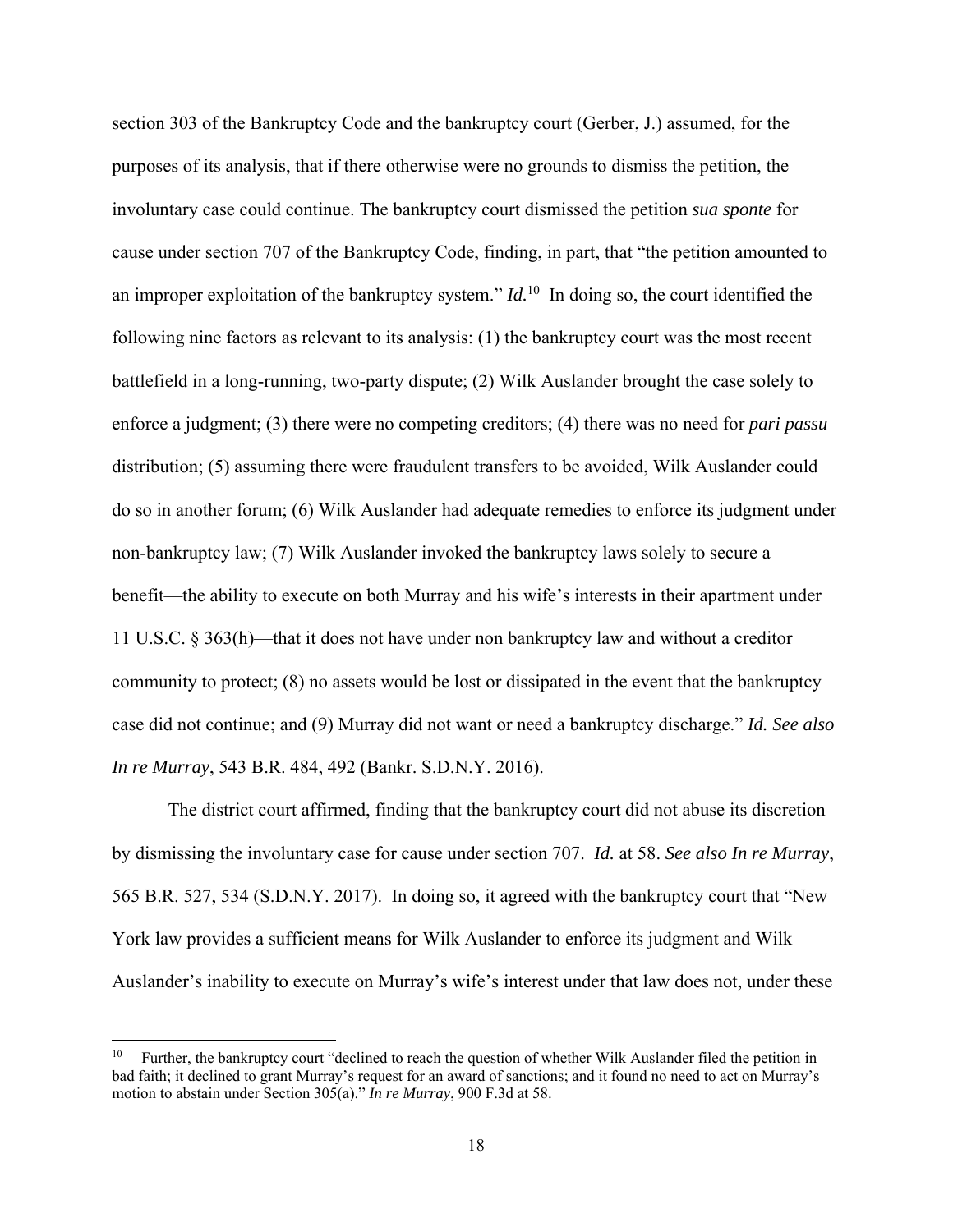circumstances, justify a need for relief in bankruptcy court." 900 F.3d at 58*.* On appeal, the Second Circuit agreed that the nine factors that the bankruptcy court weighed in granting relief under section 707 court favored dismissal. *Id*. at 61.<sup>11</sup> In concluding that the bankruptcy court did not abuse its discretion in finding "cause" to dismiss the involuntary case, the Second Circuit "focus[ed] particularly on the following: (1) Wilk Auslander cannot show that it will be substantially prejudiced by relying on New York remedies; and (2) the interests of the debtor and the bankruptcy system as a whole would be advanced if this case were dismissed." *Id.* The Court reviews those factors below.

The circuit found that Wilk Auslander could not show that it would be substantially prejudiced if left solely to its remedies under New York law, because it was not certain that Wilk Auslander would be authorized to sell the apartment in a bankruptcy sale under section 363(h) of the Code or that if authorized, a sale under section 363(h) would yield a higher return to Wilk Auslander than a sale under New York law. *Id.* at 62 ("We are therefore convinced that under these circumstances, Wilk Auslander has not shown that its interests would be substantially prejudiced if it were denied access to bankruptcy remedies.") Moreover, the court found that Wilk Auslander misplaced its focus on maximizing the value of the Murray's proposed bankruptcy estate because that estate should not have been in bankruptcy. *Id*. It reasoned that Wilk Auslander had not demonstrated that the case called for "the collective remedies available

<sup>&</sup>lt;sup>11</sup> In reviewing those factors, the Court explained that

Distilled to their essence, the bankruptcy court noted that Wilk Auslander's petition was part of a long-running, two-party dispute, there were no other creditors to protect, and it had been brought solely as a judgment enforcement device for which adequate remedies existed in state law. The bankruptcy court also noted that Murray did not want or need a discharge and no other goals of bankruptcy, such as *pari passu* distribution among competing creditors, would be served by continuing the petition.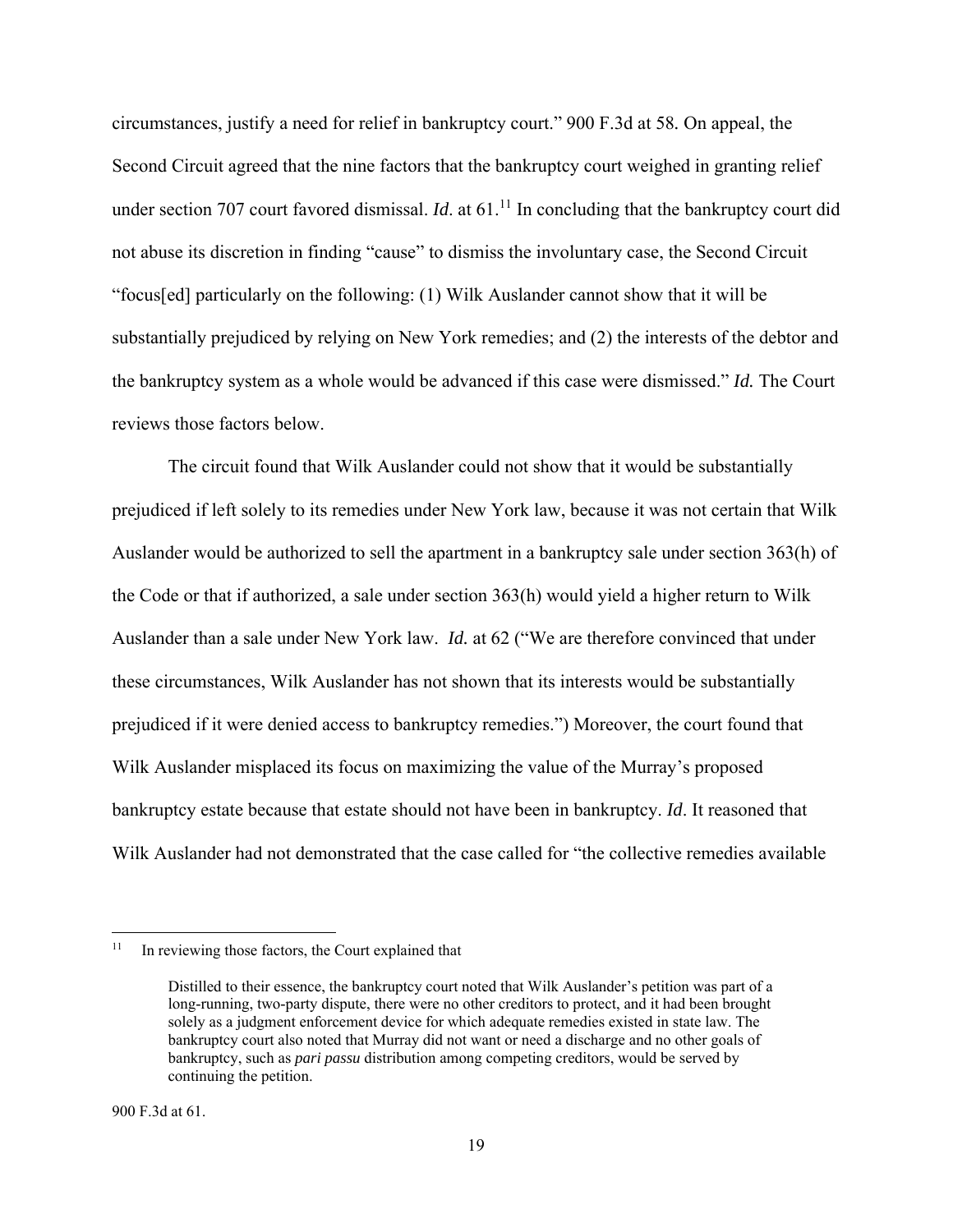only in bankruptcy court." It found that since the case "involve[d] one creditor and no risk of asset depletion in favor of other creditors[,] Wilk Auslander's preference for bankruptcy remedies to solve a two-party dispute cannot outweigh the lack of any other bankruptcy-related purpose." *Id.* (citations omitted). The bankruptcy court found that Murray did "not need, or want, a discharge." *Id.* at 61. In considering whether the interests of the debtor would be advanced by if the case were dismissed, the circuit found no error in that determination and noted that "Murray's interest in not participating in this involuntary case is evidenced by his vigorous opposition to the petition." *Id.* at 63. Moreover, it rejected Wilk Auslander's assertion that Murray's lack of desire or need for a discharge was irrelevant to whether there was "cause" to dismiss the case. The circuit found that "involuntary bankruptcy proceedings are serious measures with drastic repercussions for the debtor. Such petitions are *involuntary* rather than *voluntary* precisely because it is the creditor, rather than the debtor, who seeks the advantages of the bankruptcy forum. Contrary to Wilk Auslander's contention, the interests of a debtor *must* be considered when determining whether cause exists to dismiss." *Id.* at 63 n.7 (citing *In re Smith*, 507 F.3d at 72).

Finally, the Second Circuit found that "the bankruptcy court appropriately recognized the interest of the bankruptcy system, and thus the public interest, in preventing parties from exploiting the bankruptcy system for non-bankruptcy-related reasons, especially when adequate remedies exist in state courts." *Id.* at 63. It reasoned that if it disregarded those interests, the bankruptcy court would be inundated with cases more appropriately handled in state court, to the detriment of the bankruptcy system. *Id.* ("Were we to ignore those interests, we would likely see an increase of new bankruptcy filings in cases that are more appropriately handled in state court. This increase would divert the valuable resources and attention of specialized bankruptcy courts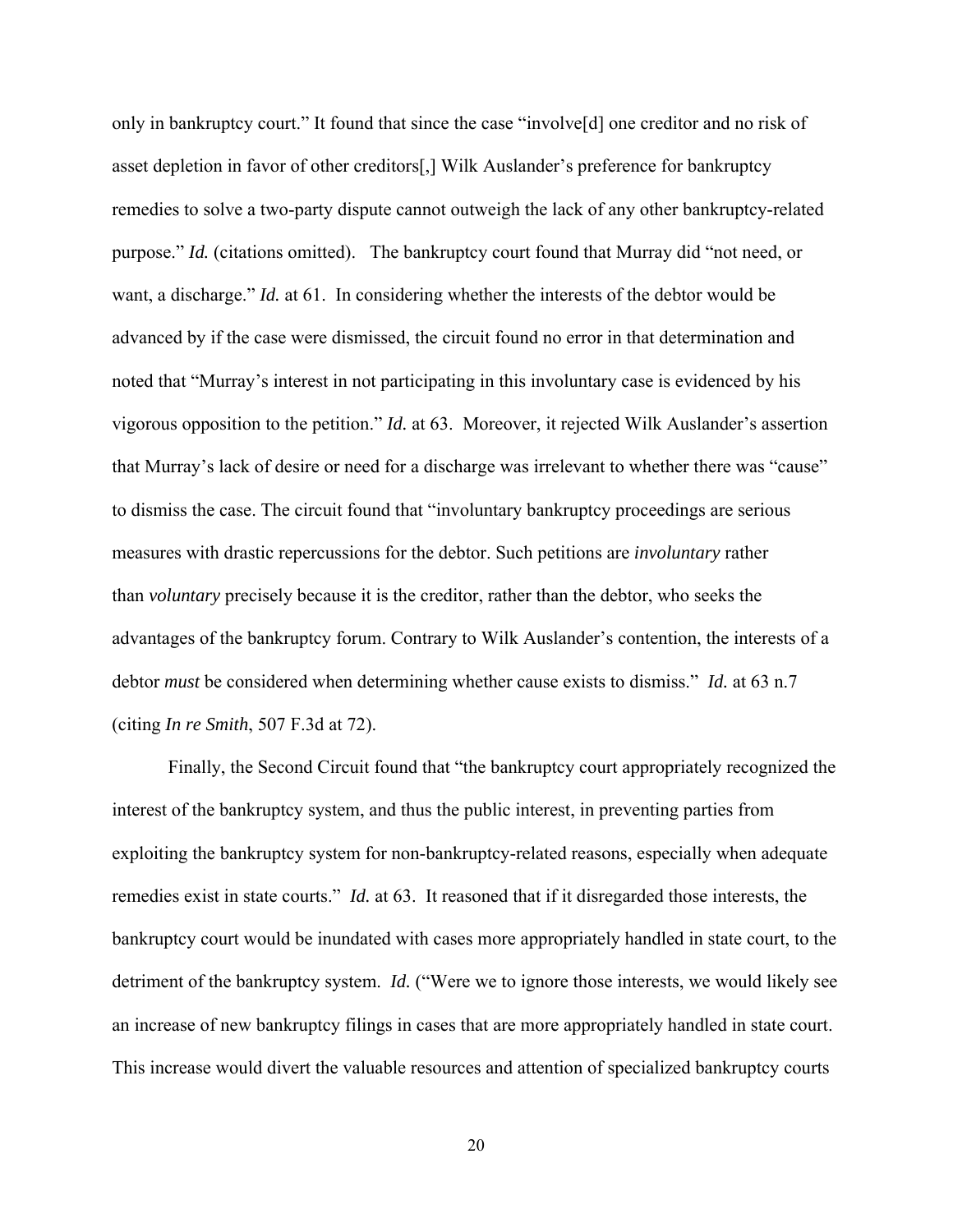to matters intended to be addressed in state court—a result that is antithetical to the purpose of having a separate bankruptcy system in the first place."). In summary, the Second Circuit found that the bankruptcy court did not abuse its discretion under section 707(a) in dismissing the case "when it declined to serve as a 'rented battlefield' or 'collection agency' " for Wilk Auslander, because "continuation of [the] case would serve none of the Bankruptcy Code's goals or purposes, including the specific goals of an involuntary bankruptcy petition, whose detriments for debtors are meant to be balanced by benefits to creditors that would be unachievable in another forum, and . . . the sole creditor is not substantially prejudiced by remedies available under state law[.]" *Id.*

 Although the Landlord does not hold a judgment against Newbury and this Court is not merely another stop in a long-running dispute among the parties (*Murray* Factors 1-2), the Court finds that application of the *Murray* Factors supports the dismissal of the case. During argument, the Landlord emphasized that, as of the Petition Date, Newbury had three creditors which it says means that it has competing creditors to Newbury's assets and, as such, that there is a need for *pari passu* distribution of estate assets among them that can only be accomplished under the Bankruptcy Code. It also contended that assets will be lost if the Court dismisses the case because the Alleged Debtor will be free to use the funds held on deposit in its operating account pursuant to the Trustee Stipulation without regard to the claims of its creditors. The Court finds no merit in those arguments. First, this is a two-party case. There are no "competing creditors." The Landlord holds over 98% of the debt in the case, and the two other creditors have not appeared in the case or sought any relief from Newbury. There is no need for *pari passu* distribution of estate assets among the creditors. (*Murray* Factors 3-4). Moreover, the Landlord has not demonstrated that it will be substantially prejudiced by relying on its State Court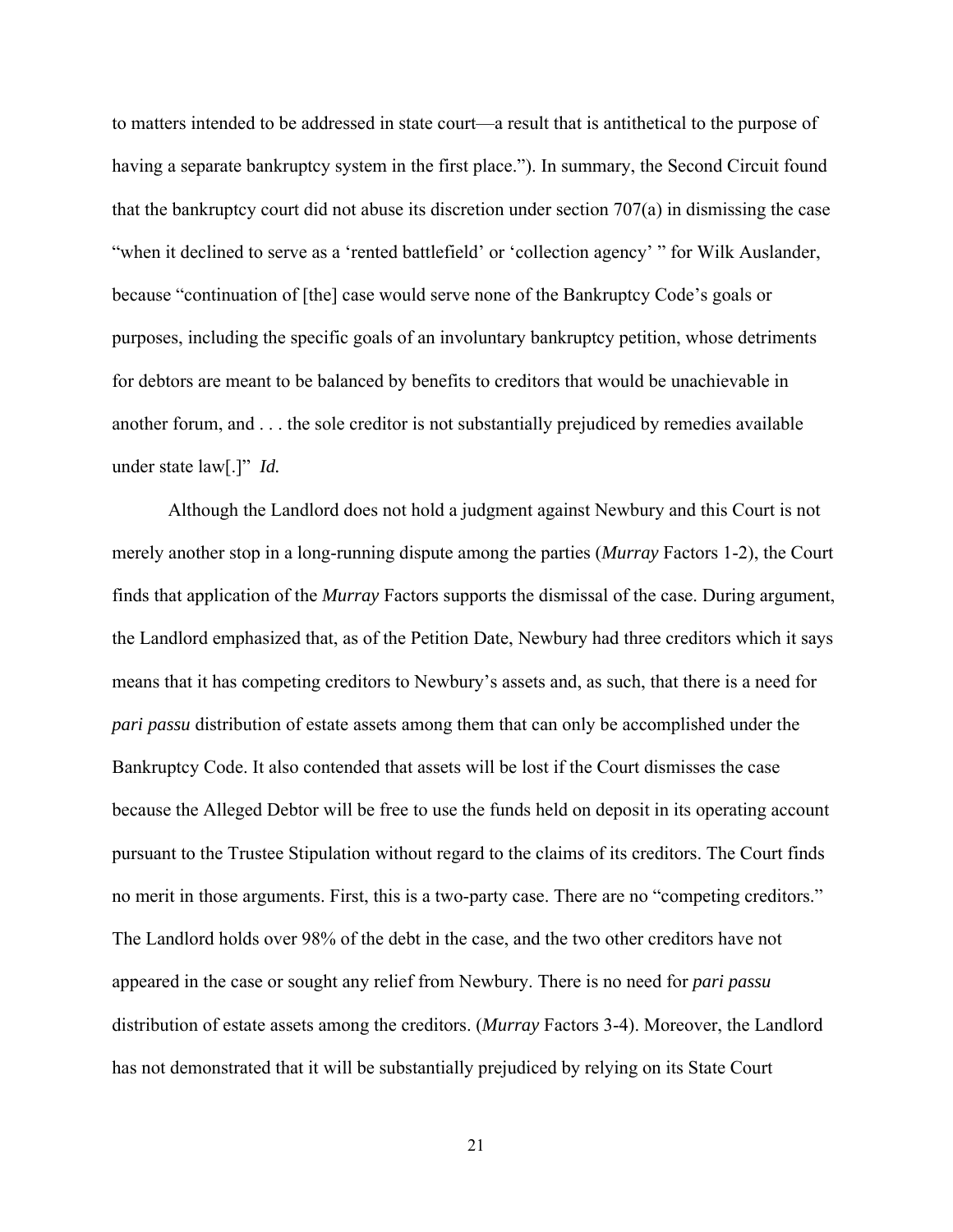remedies that it invoked when it commenced the State Court Action. (*Murray* Factor 6). Since Newbury no longer operates the Garage, there is no danger to the Landlord that Newbury can continue to effectuate the alleged fraudulent transfers through the cash sweeps of its operating account. The Landlord filed the Involuntary Petition in lieu of proceeding in the State Court Action. The Landlord advised the State Court of the filing of the petition, and of the automatic stay of continued prosecution of the State Court proceeding. With the dismissal of this case, the Landlord will be free to continue its litigation in the State Court Action. If the State Court appoints a Receiver, as the Landlord contends it should, the Receiver will perform the same functions as a chapter 7 trustee and prevent the Alleged Debtor from using the funds in the operating account and investigate and prosecute, as appropriate, actions to avoid and recover alleged fraudulent conveyances or preferential transfers by the Alleged Debtor to its officers, director and affiliates. Even if the Landlord fails to persuade the State Court to appoint a Receiver, the Landlord is free to petition the State Court for prejudgment attachment of the funds on deposit in the operating account. *See* N.Y. C.P.L.R. 6202 ([a]ny debt or property against which a money judgment may be enforced as provided in [CPLR 5201] is subject to attachment."); *see also Top Apex Enterprises Ltd. v. Cayton*, 32 Misc. 3d 1204(A) (N.Y. Sup. Ct. 2011) ("Prejudgment attachment is a provisional remedy to secure a debt by preliminary levy upon the property of the debtor in order to conserve that property for eventual execution."). It can also bring actions in State Court - on its own account - to avoid and recover alleged fraudulent conveyances and preferential transfers under state law. *See, e.g.,* N.Y. Debt. & Cred. Law §§ 273, 274. (*Murray* Factor 5). Finally, since Newbury is a limited liability company, it is not eligible to receive a discharge. *See* 11 U.S.C. § 727(a)(1) ("The court shall grant the debtor a discharge, unless ... the debtor is not an individual."). *See also In re Hansen*, 432 B.R. 758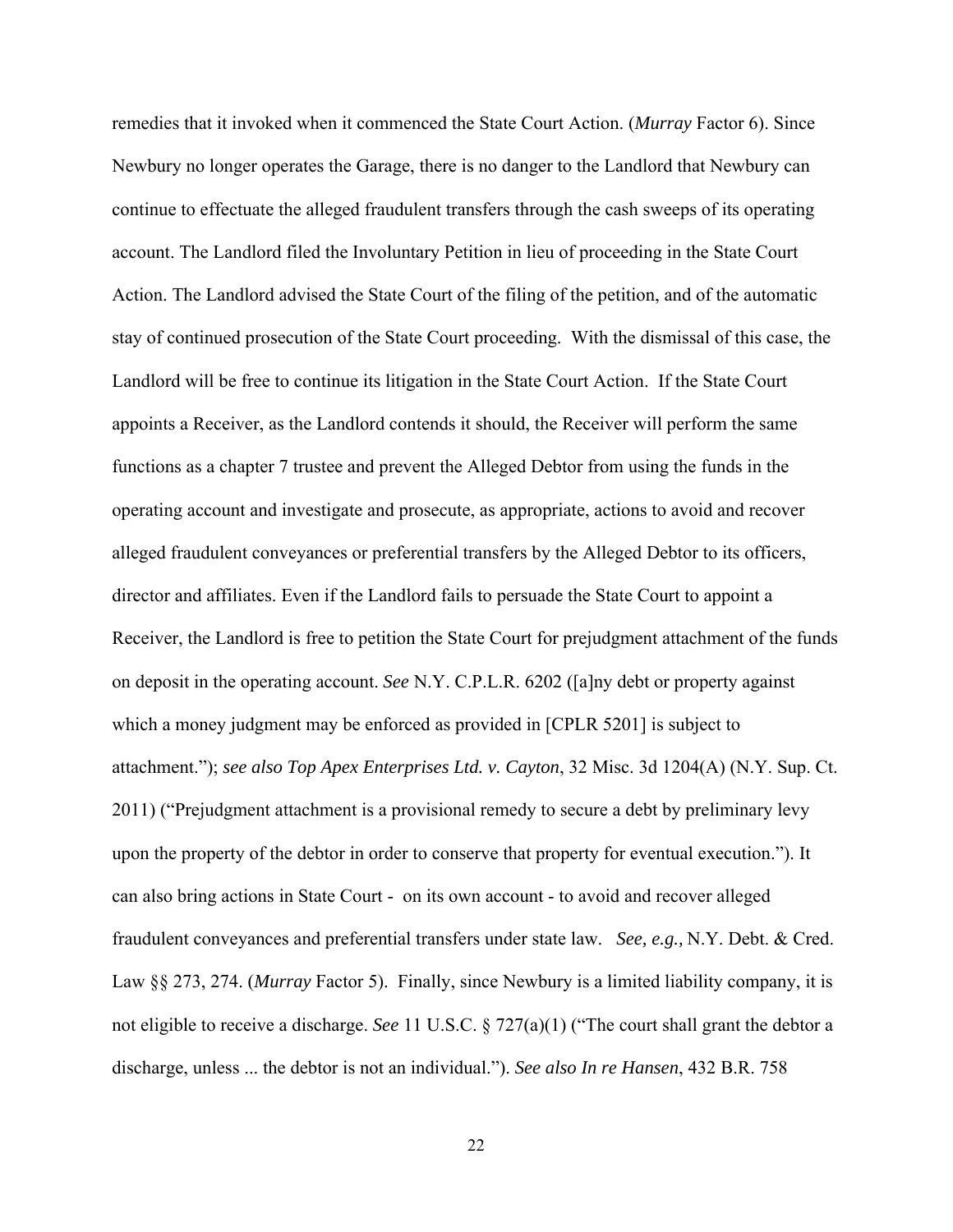(Bankr. N.D. Ill. 2010) (LLC could not receive a discharge); *In re Ryan*, 443 B.R. 395 (Bankr. N.D. Tex. 2010) (Corporations and limited liability companies may not, under  $\S 727(a)(1)$ , discharge debt). (*Murray* Factor 9). As the foregoing demonstrates, application of the *Murray* Factors supports the dismissal of this case.

 In filing the Involuntary Petition, the Landlord is not merely forum shopping. As the sole beneficiary of estate recoveries through litigation under the Bankruptcy Code, it seeks a "risk free ride" with respect to the prosecution of the claims it says the estate can assert against Newbury, Icon Property and/or their affiliates. By shifting the costs of prosecuting those actions to the estate, it has no risk, and 100% of the upside (net of costs), in the trustee's prosecution of those claims. That is plainly not a benefit available to the Landlord outside of bankruptcy. (*Murray* Factor 7). In this light, there are sound policy reasons for dismissing the case and barring the Landlord from pursuing that litigation strategy. Prosecution of the Involuntary Petition will not promote the Bankruptcy Code's goal of ensuring fair distributions of assets among creditors. *See In re Murray*, 900 F.3d at 59 ("Involuntary bankruptcy petitions help ensure the orderly and fair distribution of an estate by giving creditors an alternative to watching nervously as assets are depleted, either by the debtor or by rival creditors who beat them to the courthouse."); *see also In re Hentges,* 351 B.R. 758, 772 (Bankr. N.D. Okla. 2006) ("Creditors are justified in filing an involuntary bankruptcy against a debtor where exclusive bankruptcy powers and remedies may be usefully invoked to recover transferred assets, to 'insur[e] an orderly ranking of creditors' claims' and 'to protect against other creditors obtaining a disproportionate share of debtor's assets.' " (quoting *In re Better Care, Ltd.,* 97 B.R. 405, 411 (Bankr. N.D. Ill. 1989); *In re Tichy Elec. Co.,* 332 B.R. 364, 372 (Bankr. N.D. Iowa 2005) (noting that the "purpose of an involuntary filing should be the equal distribution of assets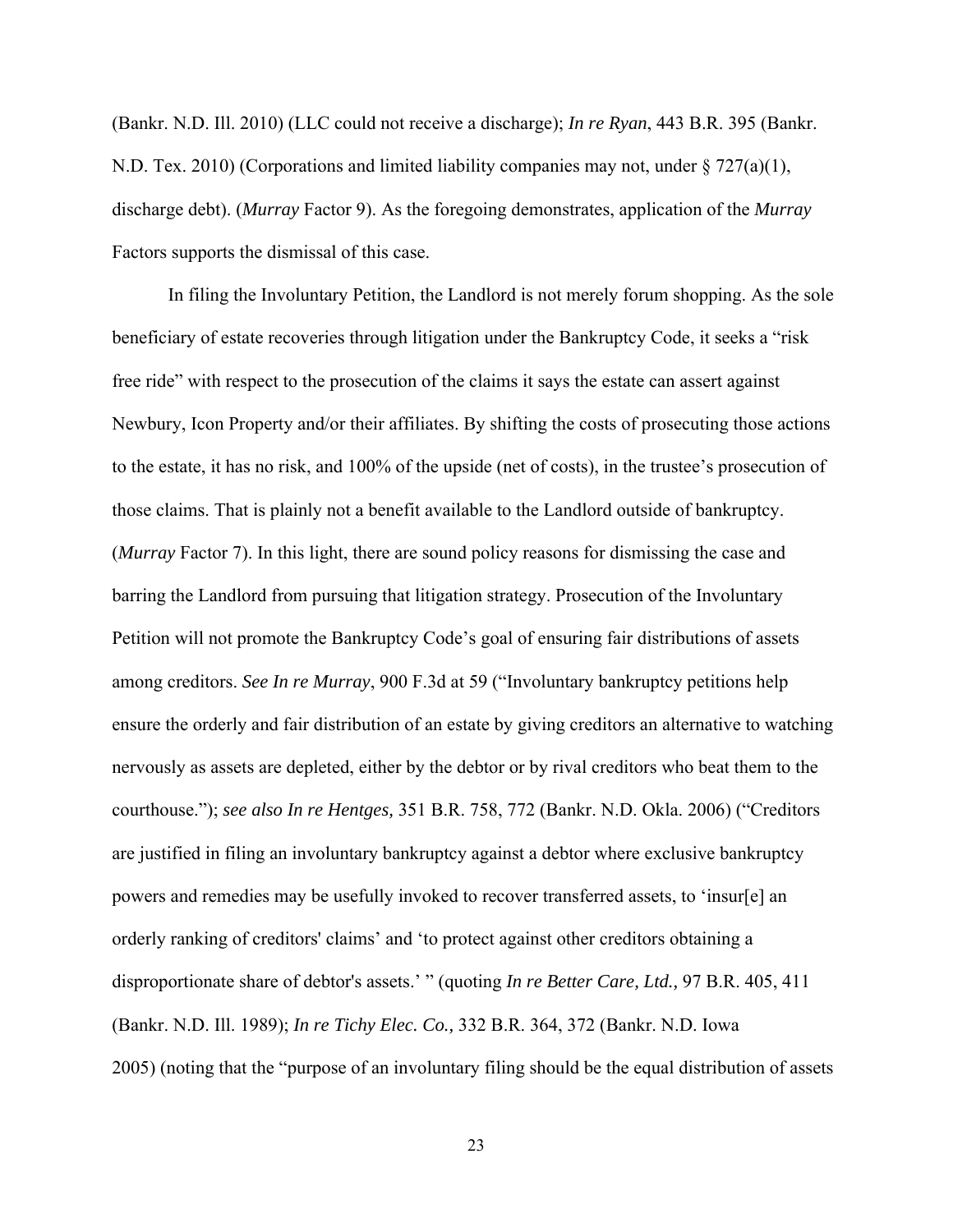among creditors"). Instead, it undermines the process by permitting the Landlord to "exploit<sup>[]</sup> the bankruptcy system for non-bankruptcy-related reasons." *In re Murray*, 900 F.3d at 63. Moreover, if the case proceeds it will encourage other, similarly situated creditors to seek the same type of relief – to the detriment of the bankruptcy process. This Court "would likely see an increase of new bankruptcy filings in cases that are more appropriately handled in state court. This increase would divert the valuable resources and attention of specialized bankruptcy courts to matters intended to be addressed in state court—a result that is antithetical to the purpose of having a separate bankruptcy system in the first place." *Id.* at 63.

 The Court finds that the Alleged Debtor has established cause to dismiss the Involuntary Petition under section 707 of the Bankruptcy Code.

#### Abstention Under 11 U.S.C. § 305(a)

Section 305(a)(1) of the Bankruptcy Code permits a bankruptcy court, after notice and hearing, to dismiss a bankruptcy case, or suspend all proceedings in a bankruptcy case, "if the interests of creditors and the debtor will be better served by such dismissal or suspension." 11 U.S.C. § 305(a)(1). By its terms, section 305(a) applies to entire cases or all proceedings in a case, not particular proceedings in a case. Abstention under section 305 "is an extraordinary remedy and is appropriate only in the situation where the court finds that both 'creditors and the debtor' would be 'better served' by a dismissal." *In re Globo Comunicacoes e Participacoes S.A.*, 317 B.R. 235, 255 (S.D.N.Y. 2004) (citations omitted). *See also In re Eastman,* 188 B.R. 621, 625 (9th Cir. BAP 1995) ("the test under § 305(a) is not whether dismissal would give rise to a substantial prejudice to the debtor. Nor is the test whether a balancing process favors dismissal. Rather, the test is whether both the debtor and the creditors would be "better served"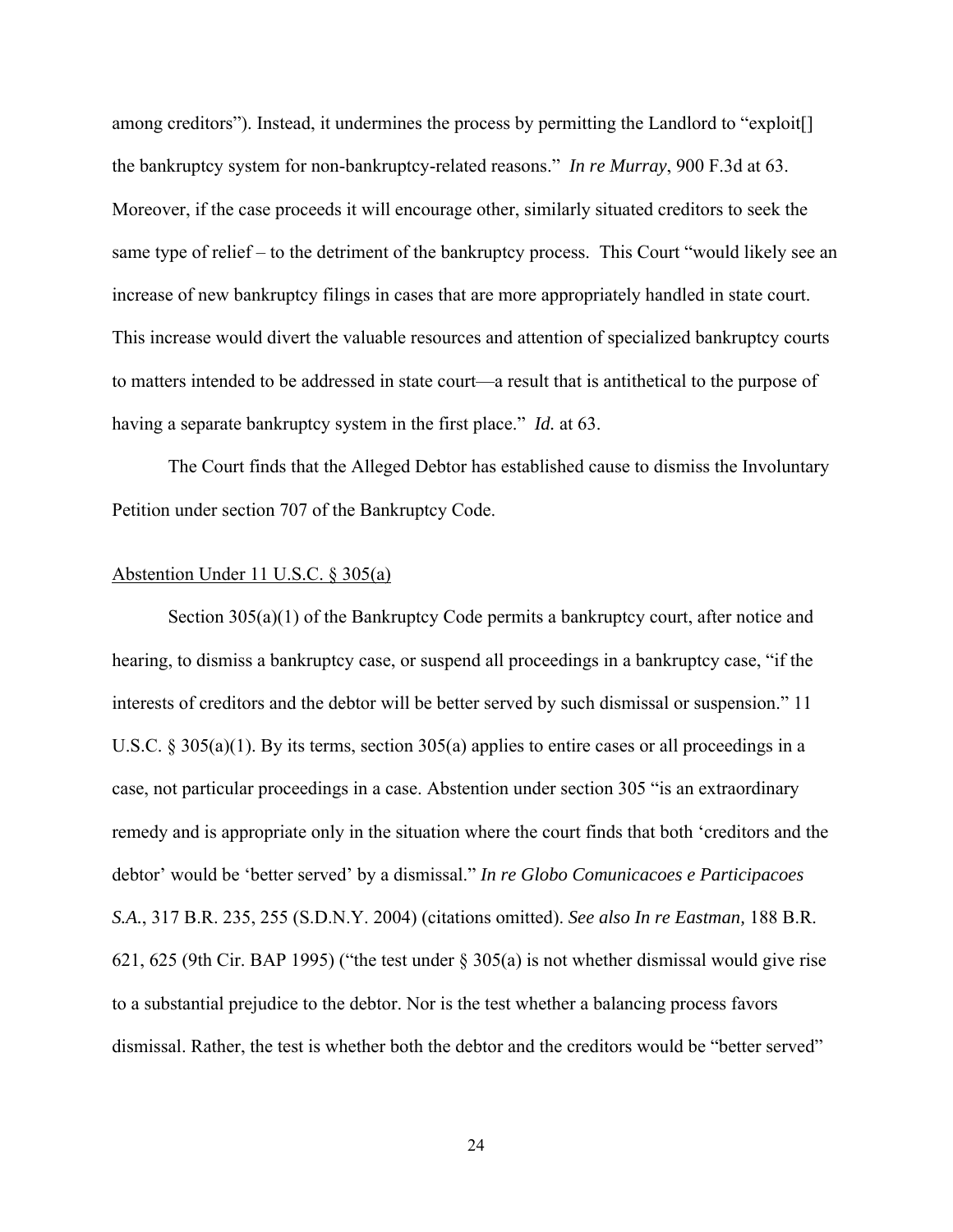by a dismissal."). In applying their discretion in determining whether to grant relief under

section 305(a) courts consider the following factors (the "Factors"):

1) The economy and efficiency of administration;

2) Whether another forum is available to protect the interests of both parties or there is already a pending proceeding in a state court;

3) Whether federal proceedings are necessary to reach a just and equitable solution;

4) Whether there is an alternative means of achieving an equitable distribution of assets;

5) Whether the debtor and the creditors are able to work out a less expensive outof-court arrangement which better serves all interests in the case;

6) Whether a non-federal insolvency has proceeded so far in those proceedings that it would be costly and time consuming to start afresh with the federal bankruptcy process; and

7) The purpose for which bankruptcy jurisdiction has been sought.

*See, e.g., In re Paper I Partners, L.P.,* 283 B.R. 661, 679 (Bankr. S.D.N.Y. 2002); *In re TPG* 

*Troy, LLC,* 492 B.R. 150, 160 (Bankr. S.D.N.Y. 2013). Decisions to abstain under section 305(a)

are made on a case-by-case basis. *See In re Monitor Single Lift I, Ltd.,* 381 B.R. 455, 464 (Bankr.

S.D.N.Y. 2008) ("The decision to abstain under  $\S 305(a)(1)$  should be made on a case-by-case

basis."); s*ee also In re Argus Group 1700, Inc*., 206 B.R. 737, 755 (Bankr. E.D. Pa. 1996) ("As

with  $\S 1112(b)$ , the decision whether to dismiss under  $\S 305(a)$  is discretionary and must be

made on a case-by-case basis."). "[W]hile all factors are considered, not all are given equal

weight in every case." *In re Monitor Single Lift I, Ltd.,* 381 B.R. at 465. *See also In re Acis* 

*Capital Management, L.P*., 584 B.R. at 146 (noting that in weighing the factors "not all are given

equal weight in every case and the court should not conduct a strict balancing") (citing *In re TPG* 

*Troy, LLC*, 492 B.R. 150, 160 (Bankr. S.D.N.Y. 2013)).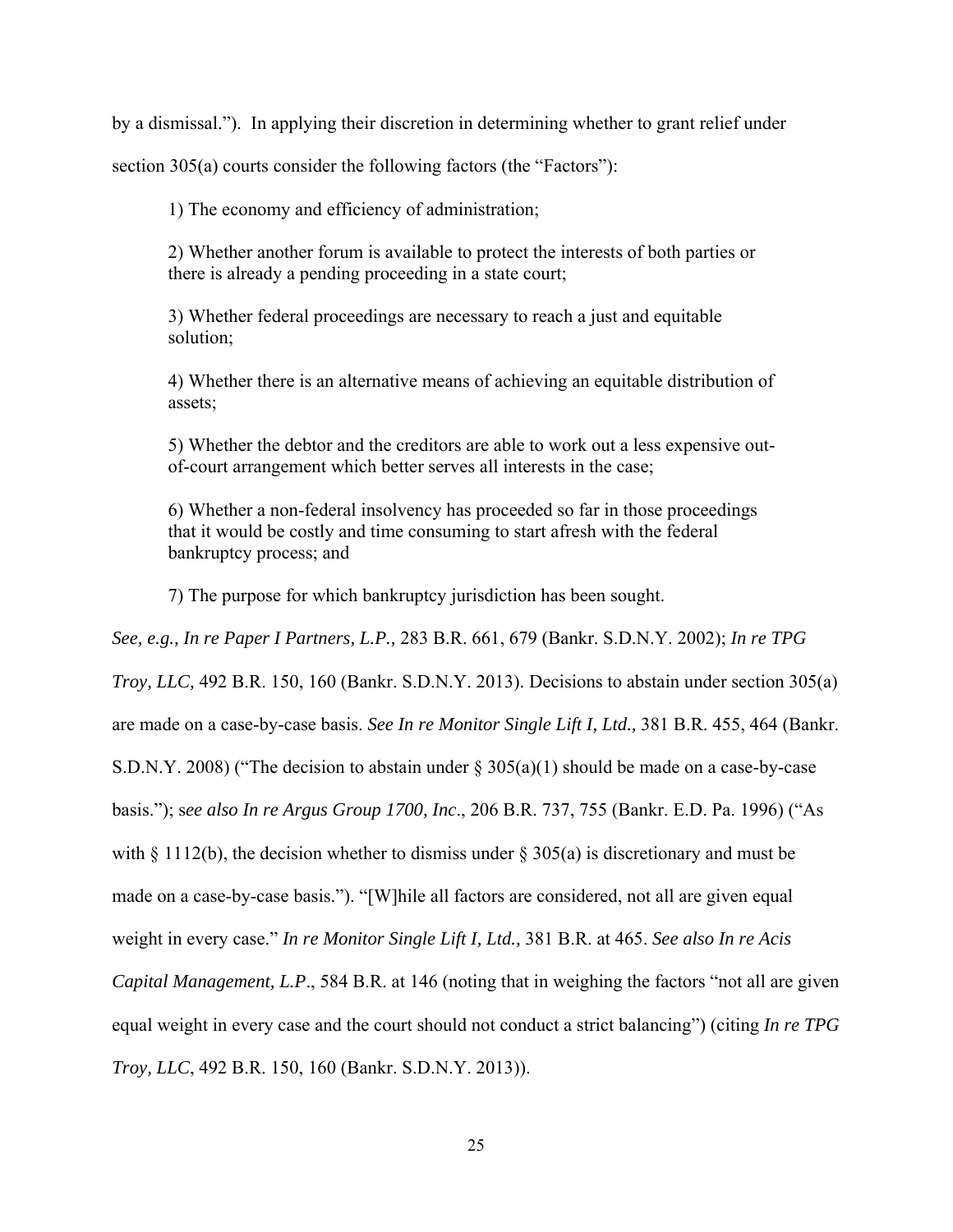Application of the Factors in this case clearly weighs in favor of dismissing the case. First, this Court is not the most economical and efficient forum in which to resolve this dispute because, among other things, as discussed above, neither the Alleged Debtor, nor its three creditors need relief under the Bankruptcy Code. (Factor 1). The Debtor is not operating, has de minimis assets (if any) and does not qualify for a bankruptcy discharge. The creditors do not require the protection of the automatic stay. Moreover, the Landlord can get all the protection it needs in State Court, and that court is the most economical and efficient forum in which to resolve the Landlord's dispute with the Alleged Debtor. Courts group Factors 2–6 together "because they touch upon the availability of an alternate forum to efficiently achieve an equitable distribution. *See In re Acis Capital Mgmt., L.P.*, 584 B.R. at 146. "A suitable alternate forum will be deemed to exist if in that forum 'there are pending arrangements that will equitably satisfy the creditors and not be unduly burdensome or prejudicial to the debtor,' so that continuation of the bankruptcy proceeding will be 'duplicitous and uneconomical.' " *In re Navient Solutions, LLC*, Case No. 21-10249, 2021 WL 857114, at \*14 (Bankr. S.D.N.Y. March 8, 2021) (quoting *In re RAI Marketing Services, Inc.*, 20 B.R. 943, 946 (Bankr. D. Kan. 1982)). There is no question that the State Court – the forum of the Landlord's choice - is such a forum. It can efficiently adjudicate the Landlord's claims against the Alleged Debtor. Moreover, an involuntary proceeding in this Court is neither necessary, nor appropriate, to reach a just and equitable solution for the Landlord.

Finally, this Court is not a "collection agency." *In re Mountain Dairies, Inc*., 372 B.R. 623, 635 (Bankr. S.D.N.Y. 2007). Factor  $7 - i.e.,$  the purpose for which bankruptcy jurisdiction has been sought - will be the "most important factor," when the involuntary petition appears to be a "debt collection tool" in a two-party dispute. *In re Persico Contracting and Trucking, Inc.*,

26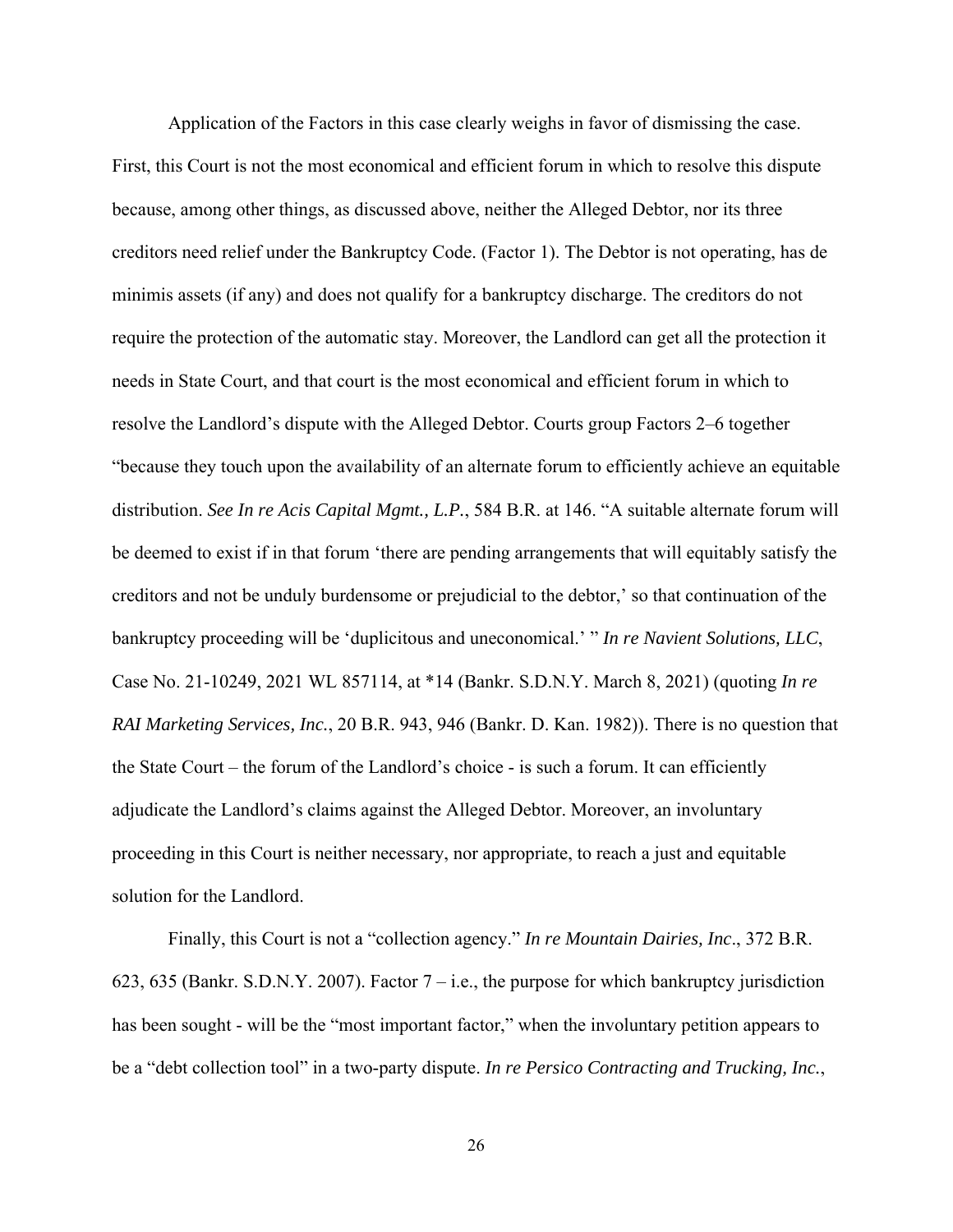2010 WL 3766555, at \*4. *See also In re Mountain Dairies, Inc*., 372 B.R. at 635 (finding that the "Court would be compelled to abstain pursuant to 11 U.S.C. § 305 because this is essentially a two-party dispute for which the parties have adequate remedies in state court."). That is plainly the situation here. The Landlord's only reason for filing the Involuntary Petition is to seek the appointment of a chapter 7 trustee who will possess the authority to investigate and, if appropriate, to pursue claims against Newbury's affiliates, officers, directors and third parties relating to the alleged fraudulent conveyances and breaches of fiduciary duties. The Landlord has not demonstrated why it cannot obtain substantially the same relief in the State Court Action. Abstention is particularly appropriate in this two-party dispute because relief is available to the Landlord in the State Court. *See, e.g., In re Selectron Mgmt. Corp.,* 2010 WL 3811863, at \*7 (Bankr. E.D.N.Y. Sept 27, 2010) (Court dismissed the involuntary petition under section 305, finding it was "a two-party dispute, and it is not the function of the bankruptcy court to act as a collection device for judgment creditors."); *In re Ishaky,* 2010 WL 935572, at \*5 (Bankr. E.D.N.Y. March 11, 2010) (abstaining from involuntary petition where court found involuntary case "to be a two party dispute in which the parties have adequate remedies in State Court."); *In re ELRS Loss Mitigation, LLC*, 325 B.R. 604, 634-35 (Bankr. N.D. Oklahoma 2005) ("To the extent there is a dispute between Pogue and Vargas, the state court stands ready to serve as their forum. . . . Neither party can demonstrate prejudice if they are forced to litigate their dispute in a state court of competent jurisdiction; indeed, that is what Loss Mitigation and Vargas seek.").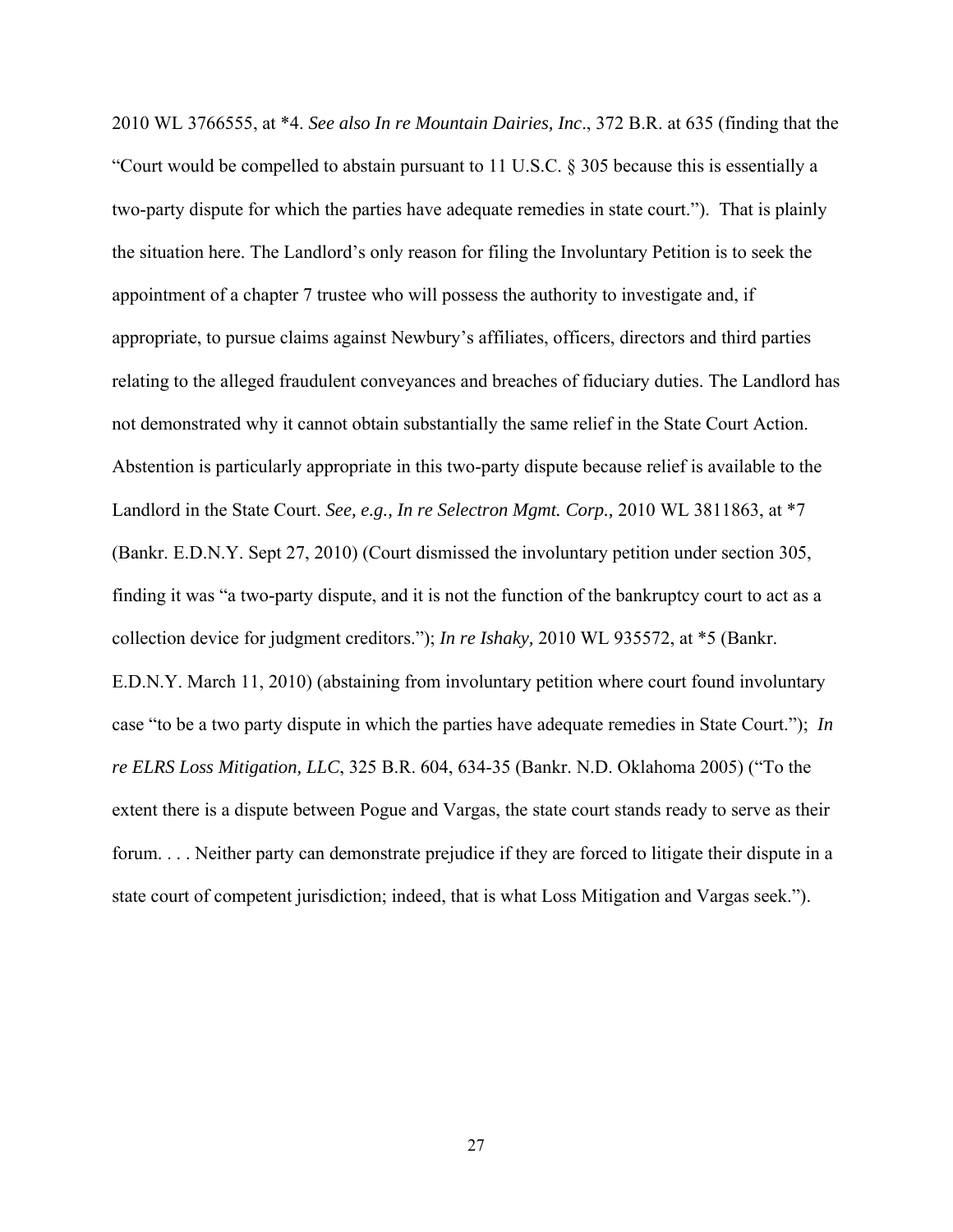Based upon its analysis of the Factors, the Court finds that the interests of creditors and the Alleged Debtor will be better served by dismissing this case. Accordingly, as an additional ground for relief, the Court dismisses the Involuntary Petition pursuant to section 305(a) of the Bankruptcy Code.

## Abstention Under 28 U.S.C. § 1334(c)

Section  $1334(c)(1)$  vests the Court with the power to exercise its discretion and abstain

from hearing particular proceedings in a bankruptcy case. It states, as follows:

Except with respect to a case under chapter 15 of title 11, nothing in this section prevents a district court in the interest of justice, or in the interest of comity with State courts or respect for State law, from abstaining from hearing a particular proceeding arising under title 11 or arising in or related to a case under title 11.

28 U.S.C. § 1334(c)(1). This section speaks to abstaining from "a proceeding" arising under title

11 or arising in or related to a case under title 11, not to a "case under title 11." Section 305(a)

governs the latter. In *In re Andrus*, 338 B.R. 746 (Bankr. E.D. Mich. 2006), the court noted the

difference between section 305(a) and 28 U.S.C.  $\S$  1334(c)(1), as follows:

In general, section 305 of the Bankruptcy Code grants significant discretion to the bankruptcy courts to decline, in certain circumstances, to exercise jurisdiction over a case filed under title 11.... Its narrow breadth is consistent with congressional intent to prevent the commencement and continuation of disruptive involuntary cases .... Under 28 U.S.C.  $\S$  1334(c)(1), the court may, in the interest of justice, abstain "from hearing a particular proceeding arising under title 11 or arising in or related to a case under title 11." If a party wishes the bankruptcy court to abstain from a particular adversary proceeding, section 1334(c) is the proper vehicle; if it seeks suspension of all proceedings within a case, section 305(a) should be invoked.

*Id.* at 750 (quoting 2 *Collier on Bankruptcy* ¶ 305.01[1] (15th ed. rev.2005) (footnotes omitted)). *See also In re Owen-Johnson*, 115 B.R. 254, 257 (Bankr. S.D. Cal. 1990) ("Abstention by a

bankruptcy court from exercising jurisdiction under 11 U.S.C. § 305(a) is with regard to the

entire case, while under 28 U.S.C.  $\S$  1334(c)(1), the court may, in the interest of justice, abstain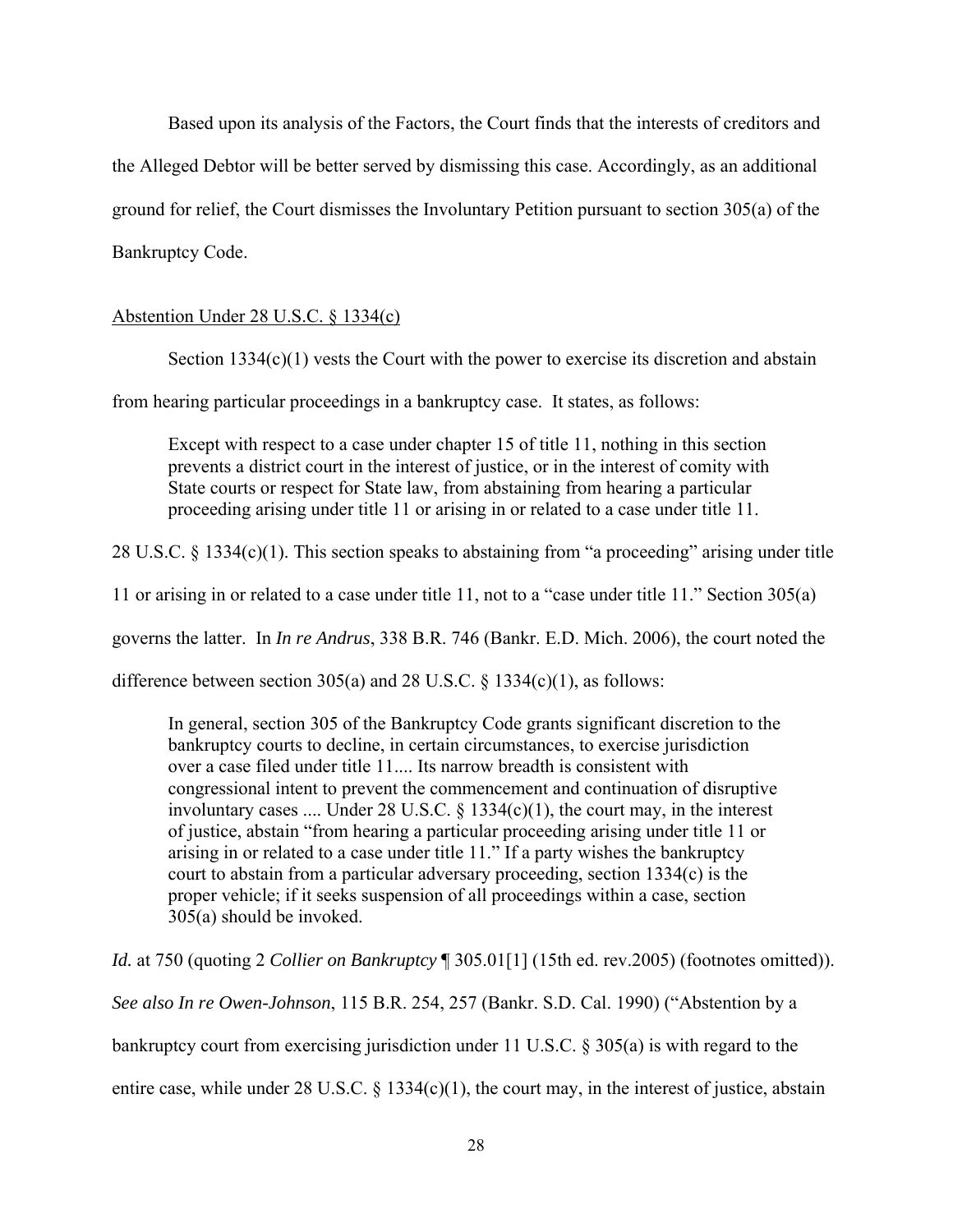from hearing a *particular proceeding* arising under title 11 or arising in or related to a case under title 11.") (emphasis in original) (internal quotation marks omitted)).

 The Alleged Debtor is asking the Court to abstain from hearing the case, not to abstain from hearing a particular proceeding in the case. Indeed, there are no adversary proceedings pending in this case. As such, section 1334(c)(1) is not relevant herein. *See In re Efron*, 535 B.R. 505, 510 (Bankr. D. P.R. 2014) ("In the present case, there is no pending adversary proceeding before the Court. As a result, the proper abstention avenue for this bankruptcy case is 11 U.S.C. § 305(a)."), *aff'd* 529 B.R. 396, 405 n.11 (B.A.P. 1st Cir. 2015) (Unlike § 305(a), which permits dismissal of all proceeding within the case, section 1334(c) "provides for abstention from particular proceedings.").

The Court denies the Alleged Debtor's request for relief under section 1334(c)(1).

#### Request For Fees

The Alleged Debtor seeks fees and related costs associated with the Involuntary Petition pursuant to section 303(i) of the Bankruptcy Code. Motion ¶¶ 38-41. In support of the request, the Alleged Debtor contends the courts within the Second Circuit consider the totality of the circumstances in determining whether to award attorneys' fees, including "(1) the merits of the involuntary petition; (2) the role of any improper conduct on the part of the alleged debtor; (3) the reasonableness of the actions taken by the petitioning creditors; and (4) the motivation and objectives behind the filing of the petition." *In re TPG Troy, LLC*, 793 F.3d 228, 235 (2d Cir. 2015) (internal citations omitted). The Alleged Debtor argues the Court should award incurred fees and related costs pursuant to section 303(i) because "the Petitioning Creditor has used the bankruptcy process for an improper purpose, as a collection tactic in a two party dispute, when it already had all necessary and adequate remedies available to it in the State Court Action."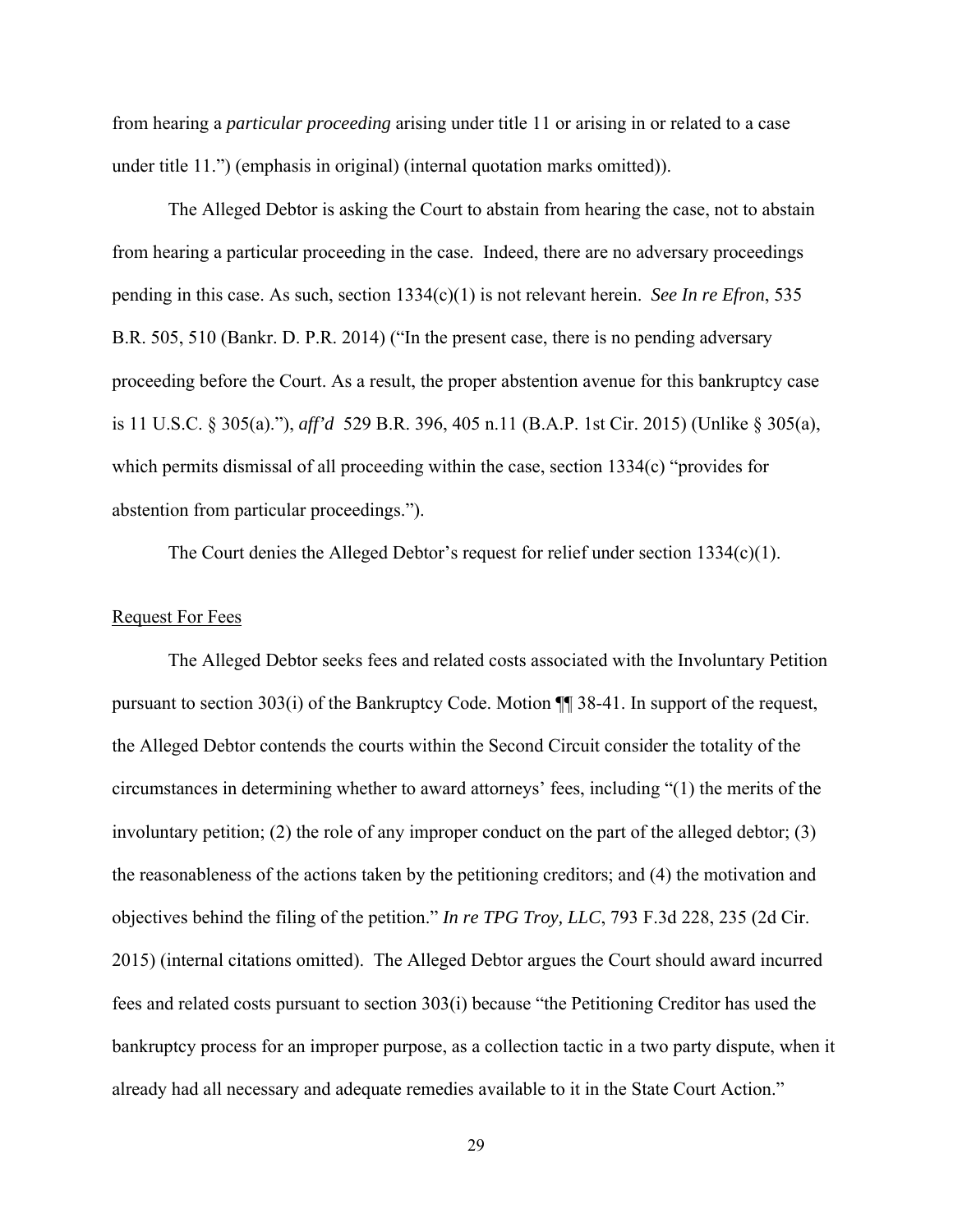Motion ¶ 39. The Alleged Debtor further contends that the Petitioning Creditor cannot meet its burden of proof to justify a denial of the Alleged Debtor's costs. *Id*. ¶ 40 (citing *In re Anmuth Holdings, LLC*, 600 B.R. 168, 186 (Bankr. E.D.N.Y. 2019).

Section 303 of the Bankruptcy Code states that "if the court dismisses a petition under [section 303] other than on consent of all petitioners and the debtor, and if the debtor does not waive the right to judgment under this subsection, the court may grant judgment—

- 1) against the petitioners and in favor of the debtor for— A. costs; or B. a reasonable attorney's fee; or
- 2) against any petitioner that filed the petition in bad faith, for— A. any damages proximately caused by such filing; or B. punitive damages.

11 U.S.C. § 303(i). Thus, "section 303(i) permits the court upon dismissal of an involuntary petition to award costs, attorneys fees, damages, and, if the petition had been filed in bad faith, punitive damages." *In re Sun World Broadcasters, Inc*., 5 B.R. 719, 723 (Bankr. M.D. Fla. 1980). However, costs and fees allowable under section 303(i) are not available in a case that is dismissed under a section other than section 303. *Id.* ("costs and fees allowable under s 303(i) are not possible in a case that is dismissed under s 305"); *see also Matter of Luftek, Inc*., 6 B.R. 539, 549 n.6 (Bankr. E.D.N.Y. 1980) ("The Code authorizes assessment of costs and damages if a case is dismissed under section 303 . . . This section does not apply to dismissals under section 305 of the Code.") $^{12}$ 

<sup>&</sup>lt;sup>12</sup> In each of the cases that the Alleged Debtor cited in support of its request for fees, the court dismissed the involuntary petition pursuant to section 303—not any other section of the Bankruptcy Code. *See In re TPG Troy, LLC*, 793 F.3d at 233-237 (finding the petitioner failed to meet its burden under 11 U.S.C. § 303(b)(1) and awarding fees under section 303(i)); *In re Anmuth Holdings LLC*, 600 B.R. 168, 184 (Bankr. E.D.N.Y. 2019) (Petitioners failed to satisfy the requirements of section 303. Court held failure to oppose a dismissal motion is not dismissal "on consent" and therefore relief under section 303(i) is available.).